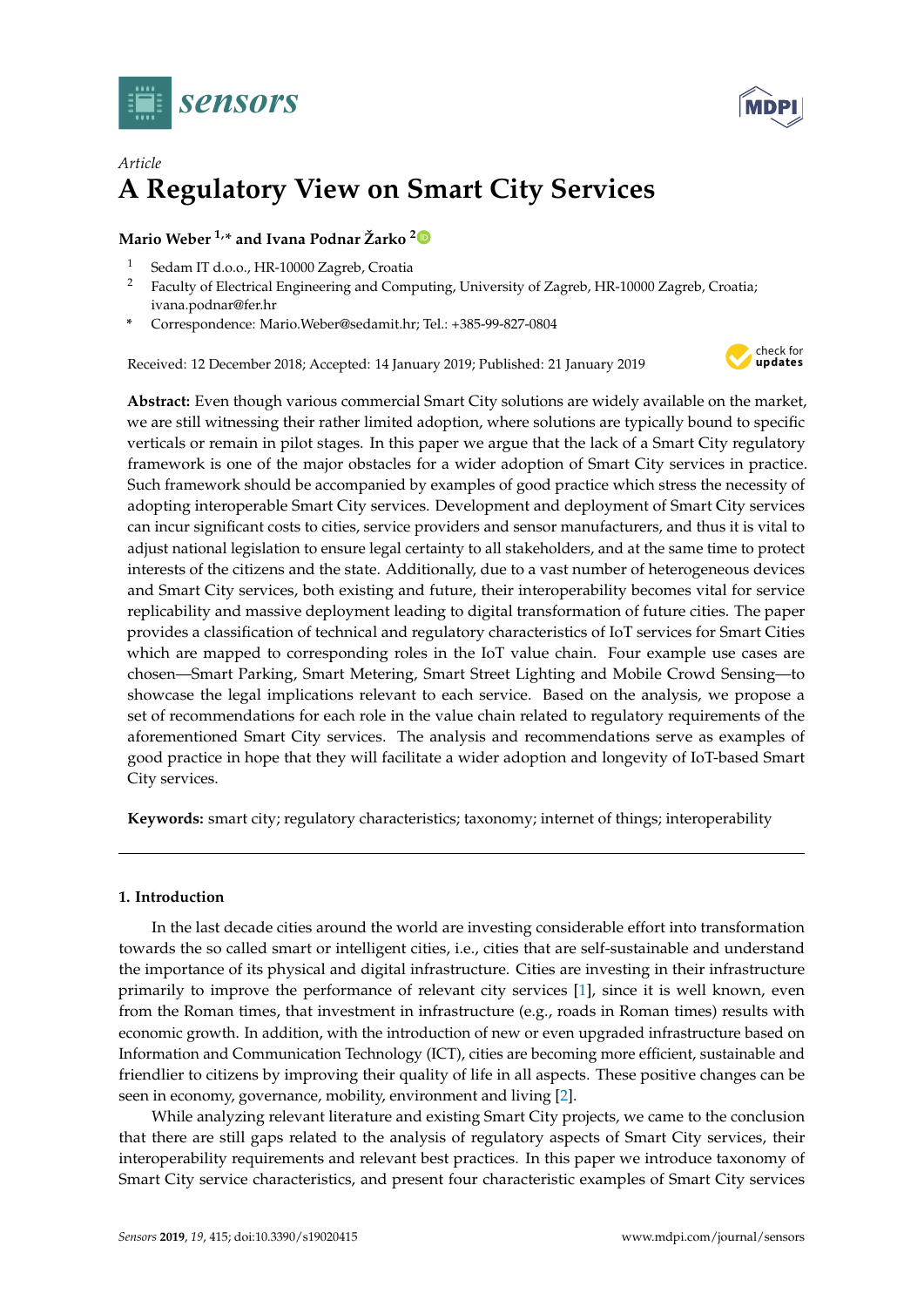to identify their regulatory and technical characteristics in accordance with the proposed taxonomy. Based on this analysis, we have identified the major technical and regulatory requirements for the most common classes of Smart City services. These characteristics can be used by Smart City planners and various stakeholders involved in provisioning of such services to easily identify the vital technical and regulatory aspects they need to focus on while planning, designing, implementing and deploying Smart City services.

After defining regulatory and technical characteristics of Smart City services, we also identify roles in a Smart City ecosystem, or better to say, we define who is involved in design, implementation and provisioning of Smart City services and how the stakeholders relate to each other. From device provider to end user, there are many roles with specific contribution to provisioning of a specific Smart City service. Their interconnection, separation of concerns and clear rules are necessary for a smooth deployment and operation of deployed services.

Many cities around the world have started their digital transformation. In the EU, a series of EU-funded research projects has created a strong initial push to this process with a number of innovations and examples of good practice which are now spreading across Europe. One of the first and well known examples is the SmartSantander project [\(http://www.smartsantander.eu/\)](http://www.smartsantander.eu/) which has served as an initial lighthouse project for the following ones, Organicity [\(https://organicity.eu/\)](https://organicity.eu/) and Open & Agile Smart Cities [\(https://oascities.org/\)](https://oascities.org/). Synchronicity [\(https://synchronicity-iot.eu/\)](https://synchronicity-iot.eu/) is a running large scale pilot project which integrates many citywide data sources by means of the FIWARE software components. However, the aforementioned projects are manly oriented towards technical aspects and scaling of Smart City pilots, while regulatory aspects are not widely covered. In the US, the White House has recognized that "an emerging community of civic leaders, data scientists, technologists, and companies are joining forces to build "Smart Cities"—communities that are building an infrastructure to continuously improve the collection, aggregation, and use of data to improve the life of their residents" [\[3\]](#page-15-2), and in 2016 the President's Council of Advisors on Science and Technology called for the development of a Smart City platform and referred to it as "the City Web" where all relevant stakeholders share results, insights and best practices [\[4\]](#page-15-3). Although the aforementioned projects and initiatives represent notable examples of successful Smart City project, we believe that general regulatory aspects of Smart City services need additional analysis and classification to pave the way for a widespread use of such services in many different cities.

Although there are many papers on Smart City services and their technical realizations, to our knowledge there are few papers dealing with regulatory issues and legal obligations of stakeholders involved in a Smart City ecosystems. In [\[5\]](#page-15-4) the authors are dealing with the regulatory framework for data protection introduced through the new EC's General Data Protection Regulation (GDPR) and are trying to give an answer to a question whether this new regulatory obligation will slow down Smart City deployments or not. GDPR is usually related to privacy which was introduced in [\[6\]](#page-16-0) as a way to "systematize the application areas, enabling technologies, privacy types, attackers, and data sources for the attacks, giving structure to the fuzzy term "Smart City" to identify privacy threats and possible answers to those threats. The authors have investigated new Smart City standards in [\[7\]](#page-16-1); however, policy regulations were not covered in this paper.

The first article introducing taxonomy of Smart City services was given by Benjelloun et al. [\[8\]](#page-16-2) with focus on logistic projects, without looking into other aspects of a Smart City. In their article on new taxonomy of Smart City projects [\[9\]](#page-16-3), the authors propose a classification covering different aspects of Smart City projects. They also identify a limited taxonomy for objectives, tools and stakeholders, but it is not adequate for regulatory aspects that are extensively described in this article. The work closest to ours is reported by the EU Smart Cities Information System (SCIS) initiative in [\[10\]](#page-16-4). The document lists and identifies specific "worst practice" scenarios which occurred due to limited local, regional and national policies which can impede successful projects. It is thus complementary to our paper which identifies general regulatory rules that need to be taken into account in early stages of Smart City projects.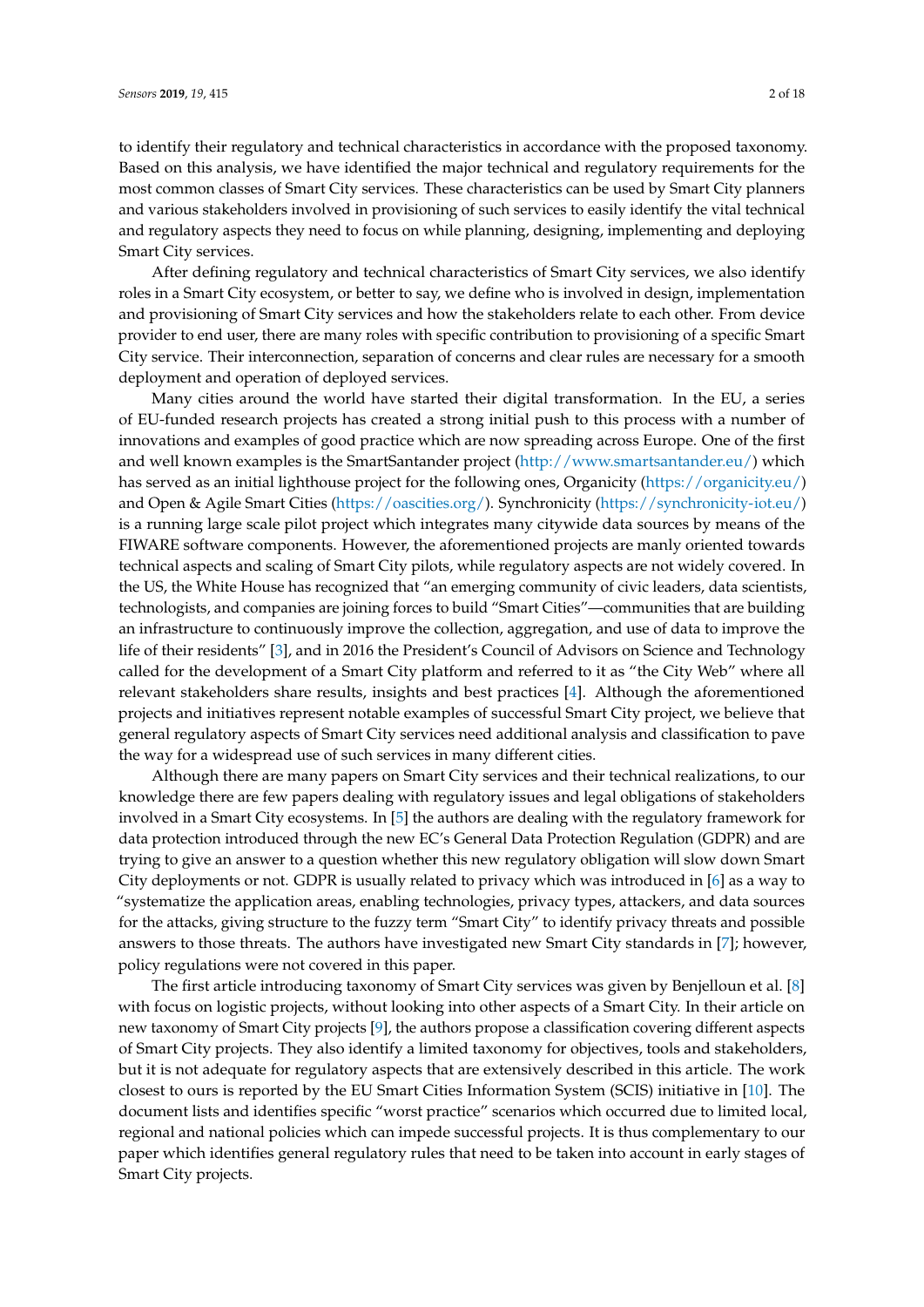The main contribution of this paper is the proposed Smart City taxonomy that identifies relevant technical and regulatory characteristics of Smart City services. The taxonomy is used to analyze representative examples of real Smart City services that have been chosen as representative Smart City services due to their well adoption in practice and/or interesting technical aspects. One of the major contributions is a set of regulatory recommendations for each role in the IoT value chain. Recommendations can serve as a valuable support to stakeholders during the process of planning and designing their Smart City solutions. By using these recommendations, a stakeholder can easily identify its responsibilities and focus on vital aspects thus shortening service development cycles. Our goal is to provide guidelines and examples of good practices which can lead to successful and widespread replicability as well as massive deployment of Smart City solutions.

The paper is organized as follows: Section [2](#page-2-0) presents the whole ecosystem of Smart City services and identifies the roles in Smart City projects. Section [3](#page-6-0) provides a detailed description of technical and regulatory characteristics of Smart City Services, while Section [4](#page-10-0) introduces the proposed Smart City taxonomy with a set of recommendations for all stakeholders involved in the Smart City value chain and described in presented use cases.

#### <span id="page-2-0"></span>**2. An Ecosystem of Smart City Services**

Among many Smart City definitions, we put forward the following two specified by standardization bodies since they are both precise and comprehensive. The ITU-T Focus Group on Smart Sustainable Cities analyzed nearly 100 definitions and used them to conclude the following: "A smart sustainable city is an innovative city that uses information and communication technologies (ICTs) and other means to improve quality of life, efficiency of urban operation and services, and competitiveness, while ensuring that it meets the needs of present and future generations with respect to economic, social and environmental aspects" [\[11\]](#page-16-5). Another definition that can be seen as the most comprehensive one is given by ISO where Smart City is recognized as "a new concept and a new model, which applies the new generation of information technologies, such as the internet of things, cloud computing, big data and space/geographical information integration, to facilitate the planning, construction, management and smart services of cities" [\[12\]](#page-16-6).

As a completely new concept, Smart City is much more than the simple usage of technology to facilitate city services, but rather an overall strategy specific to each city that clearly identifies city's strategic goals and defines practical guidelines on how to achieve these goals. Smart Cities require a completely new management approach to their infrastructure and services as well as novel communication mechanisms with its citizens. A continuous and iterative process should be in place to identify, deploy and offer new citizen-oriented services, while citizens are placed in the loop to influence the future of both deployed and forthcoming services. In such a dynamic environment, pilot projects are typically used to test the benefits of digital transformation in practice.

A typical pioneering example of a Smart City service is Smart Metering which uses smart meters for in-house measurement of electricity consumption, while these measurements can be accessed remotely to offer real time information about household energy consumption. Another popular example is Smart Parking which is usually one of the first services to be deployed in a city since it can significantly reduce traffic jams. There are many other examples, e.g., water leakage detection, intelligent transportation, smart street lamps, or air pollution detection. Many such services are available and deployed today in a number of cities around the globe. In addition, novel examples of "lifestyle" services are also emerging which do not require specific IoT devices, sensors or other networked city infrastructure, but are targeting citizens and their living habits. Of course, lifestyle services require the usage of smartphones and mobile applications. For example, Bologna has recently introduced a new application to incentivize citizens to use public transportation, bikes, or to simply walk (Bella Mossa and the Better Points application, for more information visit [https://www.bellamossa.it/\)](https://www.bellamossa.it/). The application tracks citizen activities to generate points which can be exchanged for vouchers, e.g., goods and services at local businesses. This application also falls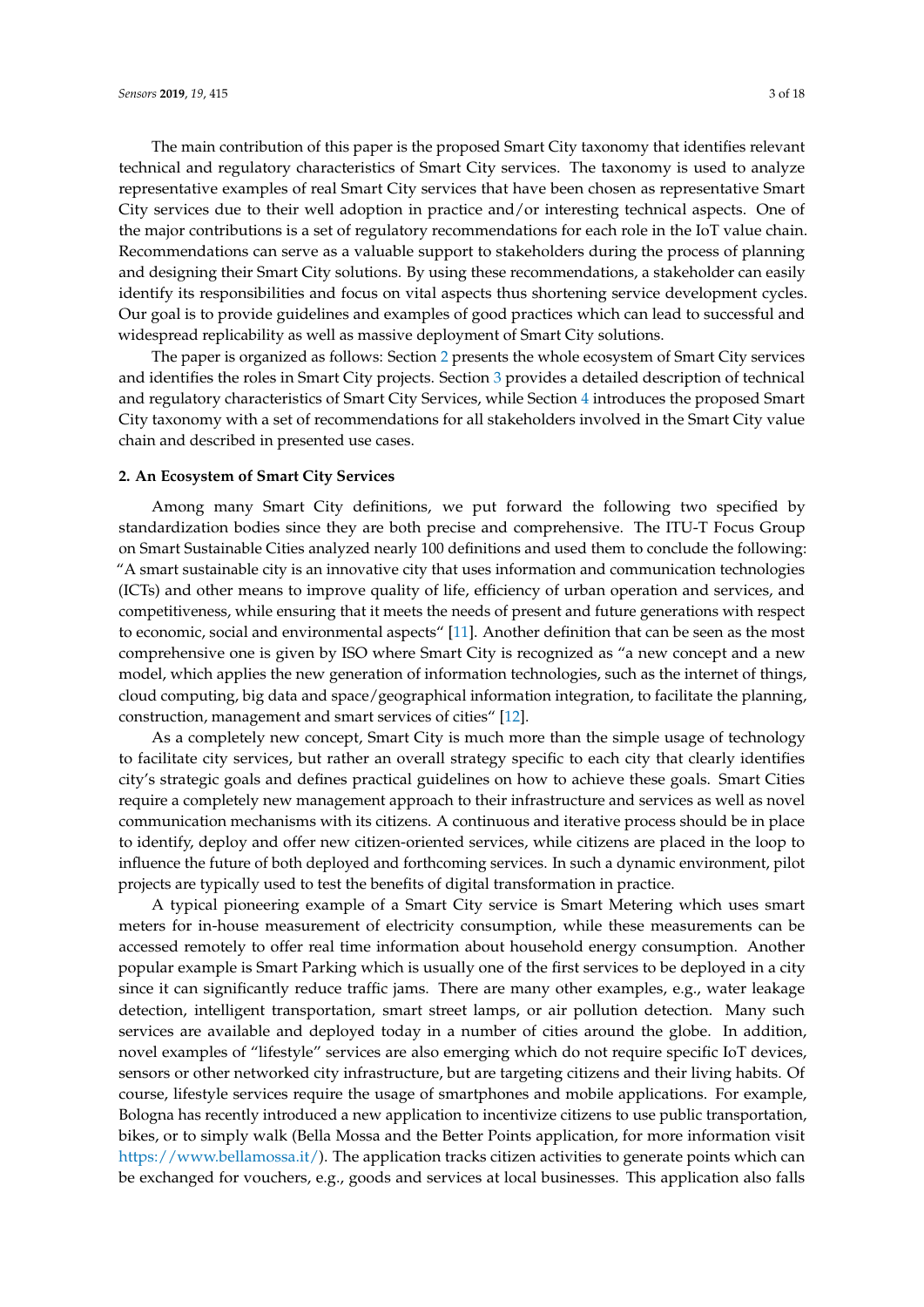within the category of Smart City applications since it uses ICT to accomplish Bologna's strategic goal of reducing the number of cars in its city center.

An ecosystem of Smart City services does not refer just to a city itself, but also to everything that the city and its surroundings involve, like citizens with their social activities, infrastructure, and technology. It is a broad term that exceeds city boundaries and evolves with every new service, new set of networked devices, new infrastructure or even old infrastructure which is used in new ways since it is "powered by ICT". By introducing Internet of Things (IoT) technologies, cities are increasingly *Sensors* **2018**, *18*, x FOR PEER REVIEW 4 of 18 becoming a living organism that can respond to the needs of citizens, but can also correct themselves if needed by learning from the environment on how to react in different situations based on experience. Note that cities already own and operate a huge infrastructure which can become "networked" by the use of ICT and IoT in particular.

An ecosystem of Smart City services consists of services built using the IoT stack. A typical high-level IoT stack is always layered and starts from "things" at the bottom of the stack where various devices, sensors, actuators and gateways are deployed in local spaces. On top of things there various devices, sensors, actuators and gateways are deployed in local spaces. On top of things there is a network layer providing connectivity of things to  $I$ o $T$  platforms.  $I$ o $T$  platforms are typically deployed within cloud infrastructure and serve as virtual representations of real things, e.g., they offer services to retrieve raw readings generated by networked sensors or they implement specific primitives to trigger actuation functions on specific networked devices. IoT platforms are also responsible for the management of deployed things, and serve as sources of raw data for data analytics and/or provisioning of higher-level services offered to end users. Following this technologically complex architecture which requires different skills for implementation, deployment and operational maintenance, the realization of an IoT-based Smart City service requires different stakeholders to assume specific roles within each of the previously listed IoT stack layers. Therefore, multiple providers assume specific roles within each of the previously listed IoT such layers. Therefore, multiple previously in a partnership relation are typically involved in the provisioning of a single service. Figure [1](#page-3-0) depicts the identified stakeholders and an IoT value chain model for Smart Cities that extends the initial value chain originally introduced in [\[13\]](#page-16-7).  $\hspace{0.5cm}$ hous acvices, schools, actuators and gateways are deproyed in total spaces. On top or things a partnership relation are typically involved in the provisioning of a single service. Tigate 1 c

<span id="page-3-0"></span>

**Figure 1.** IoT value chain model. **Figure 1.** IoT value chain model.

We can identify four main roles within the IoT value chain: We can identify four main roles within the IoT value chain:

• Infrastructure provider: provides IoT devices and infrastructure which is connected to • Infrastructure provider: provides IoT devices and infrastructure which is connected to the Internet. In case when a telecom network is used to provide connectivity, an infrastructure provider is a provider of electronic communications services in accordance with the Electronic Communications Act. An infrastructure provider offers network connectivity (wireline or wireless) that is used to connect deployed IoT devices to the Internet. This network has to be built, installed and maintained in order to ensure continuous device availability and connectivity. It is a service that is normally provided for a fee and consists entirely or partially of signal transmission via electronic communication networks. communication networks. $\mathbf{r}_1$  is the platform provider: offers an IoT platform and system functions that deliver easy  $\mathbf{r}_2$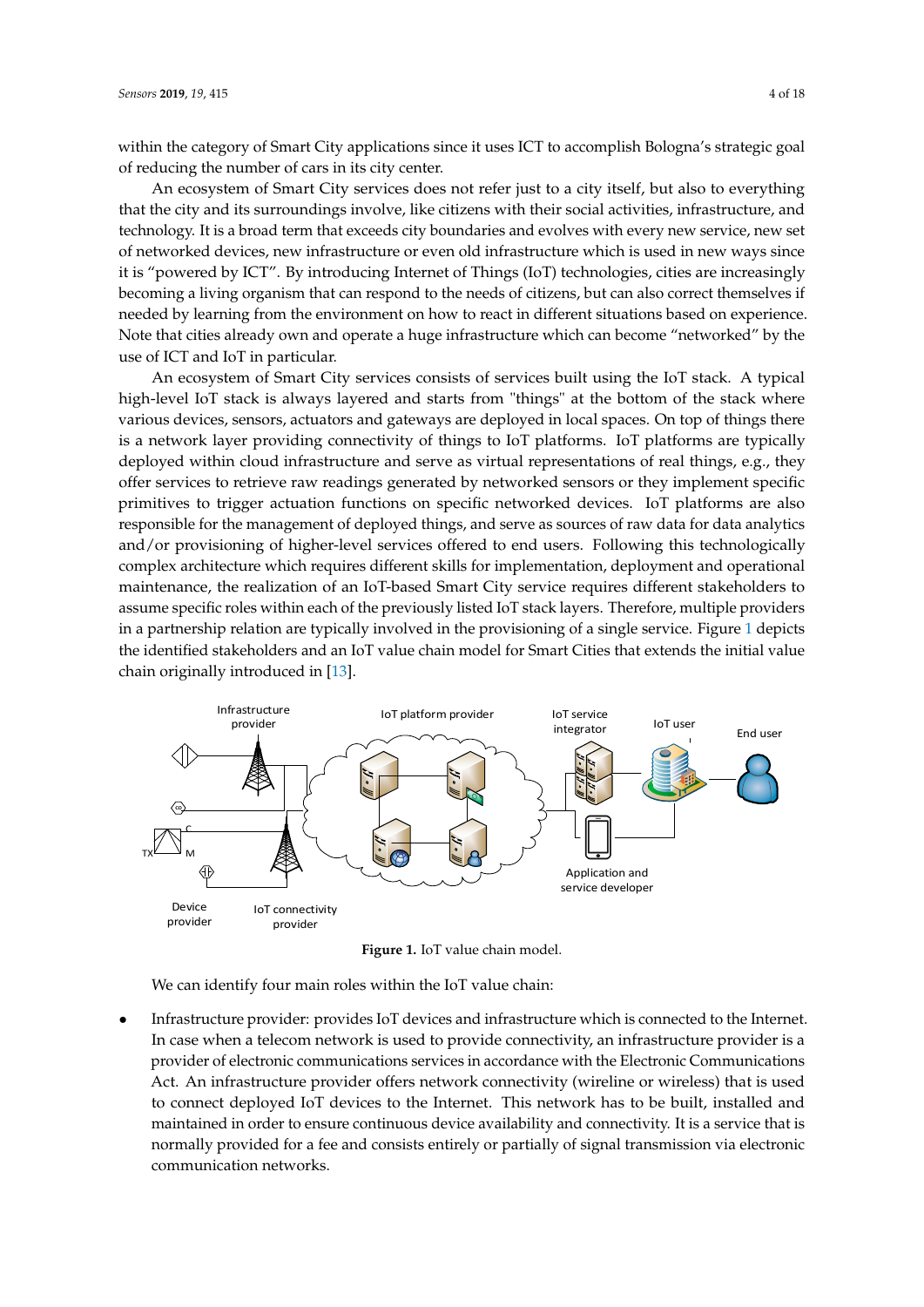- IoT platform provider: offers an IoT platform and system functions that deliver easy access to sensor data and managed devices as well as data integration for development of new services. It is responsible for controlling heterogeneous devices and collecting data from various sensors. The usage of standard protocols is key to the success of his/her business model.
- IoT service integrator: a provider of IoT-related Smart City services which are built on top of one or a number of IoT platforms and add value to underlying platform services.
- IoT user: a buyer of a Smart City service that uses novel networked components in his/her products (e.g., a smart meter) and/or provides innovative services (e.g., a Smart Metering service) to end users. For example, an electricity company uses smart meters to improve their existing product and offerings by replacing existing devices with new ones that offer completely new services to citizens: e.g., real-time information about their energy consumption. IoT users interact either directly with infrastructure providers and use the provided low-level services within their infrastructure, or with IoT service integrators who offer bundled high-level services on top of IoT platforms.
- End user: a user at the end of the IoT value chain that buys and/or uses a Smart City service. An end user may be a private person or a company.

With a more detailed segmentation of stakeholder roles, we can also identify the potential for further granulation of IoT roles which increase the market competitiveness, and certainly open space for development of new companies and business models:

- Device provider is a manufacturer and/or reseller of sensor devices. He/she is engaged in the development, implementation and maintenance of the physical smart infrastructure placed in the city environment. Device provider offers sensors, actuators, gateways, and other networked devices which can be either directly connected to the Internet or might create wireless sensor networks with data aggregation capabilities as well as local smart spaces.
- IoT connectivity provider: offers device connectivity to the Internet, potentially using low-power wide area (LPWA) technologies. The connectivity can be accomplished using either the unlicensed (e.g., Zigbee, LoRa or SigFox) or licensed spectrum (e.g. NB-IoT, 5G, LTE, LTE-A). It is necessary to distinguish services based on connectivity since it defines the set of rules and regulations governing the provided IoT services. If unlicensed spectrum is used to connect all devices which are used to provide a specific Smart City service, the end service falls within the category of Internet society services and is not regulated by a National Regulatory Authority (NRA). In case licensed spectrum is used for device connectivity, all provided services have to follow the strict rules of regulated electronic communication framework and national and/or EU legislation. Further on in this paper these services are named non-regulated and regulated services, respectively. It becomes evident that such a distinction between non-regulated and regulated services may be difficult to establish in complex environments with many heterogeneous devices and multiple IoT platforms forming an ecosystem of Smart City services.
- IoT application and service developer: offers the development of IoT services and applications (typically mobile and web applications) based on available devices and platforms. IoT application and service developers build products for both IoT users and end users, i.e., citizens.

Let us consider a concrete example of a Smart Parking service to explain the proposed IoT value chain and specific roles within the value chain. The City of Split is the second largest city in the Republic of Croatia and the biggest city on the Croatian Adriatic coast with almost 200,000 inhabitants as well as the main passenger harbor. Split is one of the oldest cities in Croatia and its heart is permeated with narrow streets that are not constructed for a large number of vehicles. The number of vehicles triples during summer time, which causes severe parking problems and traffic congestions. Parking places are managed by a city company called SplitParking responsible for managing, maintaining and charging of parking spaces. SplitParking represents an IoT user that enhances its existing parking spaces with additional IoT devices providing information about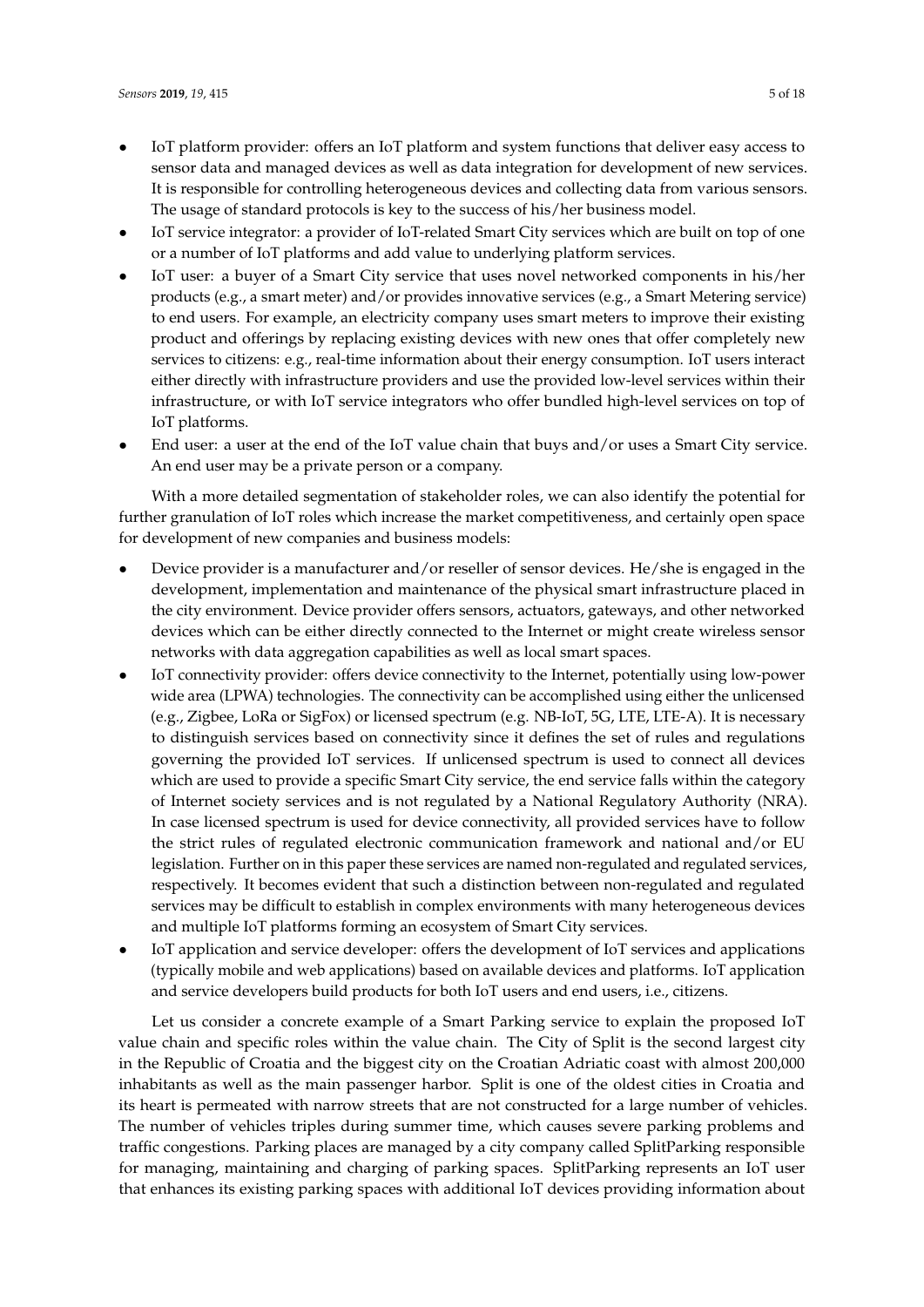parking occupancy, while its traditional parking service is enhanced by a mobile application guiding cars to free parking spaces (Split Parking application, for more information and links to available mobile applications visit [http://www.splitparking.hr/smart-splitparking\)](http://www.splitparking.hr/smart-splitparking). SplitParking requires an infrastructure provider to place sensing devices within its parking places to monitor space occupancy. A device provider is the manufacturer of sensors for parking places with responsibility to ensure seamless integration of different types of adequate sensors with an IoT platform. To fulfill this, a device should support open protocols, while the device provider needs to ensure data integrity and security during communication between a device and the platform. An infrastructure provider has a two-fold role in this use case. The first role is that of a network provider to connect devices to the Internet and IoT platform, while the second role relates to connectivity between IoT devices and IoT platform that can be achieved through a contract with an electronic communication operator. The infrastructure provider must ensure lawful interception to open interfaces toward responsible legal entities. An IoT Platform provider ensures a software platform for managing devices and acquires data stemming from those devices so that adequate and up-to-date information is available to an IoT service integrator offering an IoT-enhanced parking service to SplitParking. SplitParking would preferably interact only with an IoT service integrator offering a convenient parking service integrated within a user-friendly mobile application. However, since SplitParking is a service provider to end users, it is primarily responsible for the privacy of end user's data, and as an owner of parking spaces, it is also responsible for all other regulatory and technical challenges of the provided Smart Parking service. Thus, SplitParking needs to enter into a partnership with an infrastructure provider, IoT platform provider and IoT integrator to offer a new Smart Parking application and service to citizens and tourists.

Deployed Smart City services typically use proprietary solutions that are not compatible with each other and may as well be implemented as closed solutions. This creates high fragmentation that has been identified in [\[14\]](#page-16-8) as one of the biggest challenges for the growth of the Smart City ecosystem. To overcome the traditional silo based organization of the cities, where each utility is responsible for their own functionalities, interoperable solutions are needed and although it's not strictly connected to technology, resolving this barrier also requires change in the mindset of the city employees, or organizational changes. Interoperability, as defined by the ETSI's Technical Committee TISPAN [\[15\]](#page-16-9), states that interoperability is the ability of equipment from different manufactures (or different systems) to communicate with each other within the same infrastructure (same system). The aforementioned ETSI Whitepaper identifies different interoperability aspects (technical, syntactic, semantic and organizational). In Smart City context, syntactic and semantic are the most prominent interoperability aspects. Syntactic refers to the usage of open and standardized protocols and data formats, while semantic relates to solutions and schemes to describe information created by sensors in different applications to enable useful exchange of information between different city services. Existing solutions are typically based on proprietary data models that are not understood and recognized by other services, and the process of integration of devices and data across domains and IoT solutions becomes burdensome.

A key element to achieve interoperability in such environments with many existing systems and heterogeneous devices and information models is the usage of a horizontal platform for loosely-coupled integration of vertical solutions. This approach is proposed in [\[16\]](#page-16-10) to enable interoperability of Smart City verticals: The authors presents a new approach that "consists in the definition of a set of modular, general specification (the Smart City Platform Specification) for implementing horizontal ICT platforms, in order to enable interoperability among the vertical silos". A comparable approach is perused by the H2020 project symbIoTe [\[17\]](#page-16-11) which implements a unique middleware framework for IoT interoperability that is published as open source software. The symbIoTe middleware extends existing IoT platforms and devices with specific adaptors that implement features relevant to semantic interoperability and attribute-based access control to offer unified REST-based interfaces on top of platforms and devices. Further information is available in [\[18\]](#page-16-12).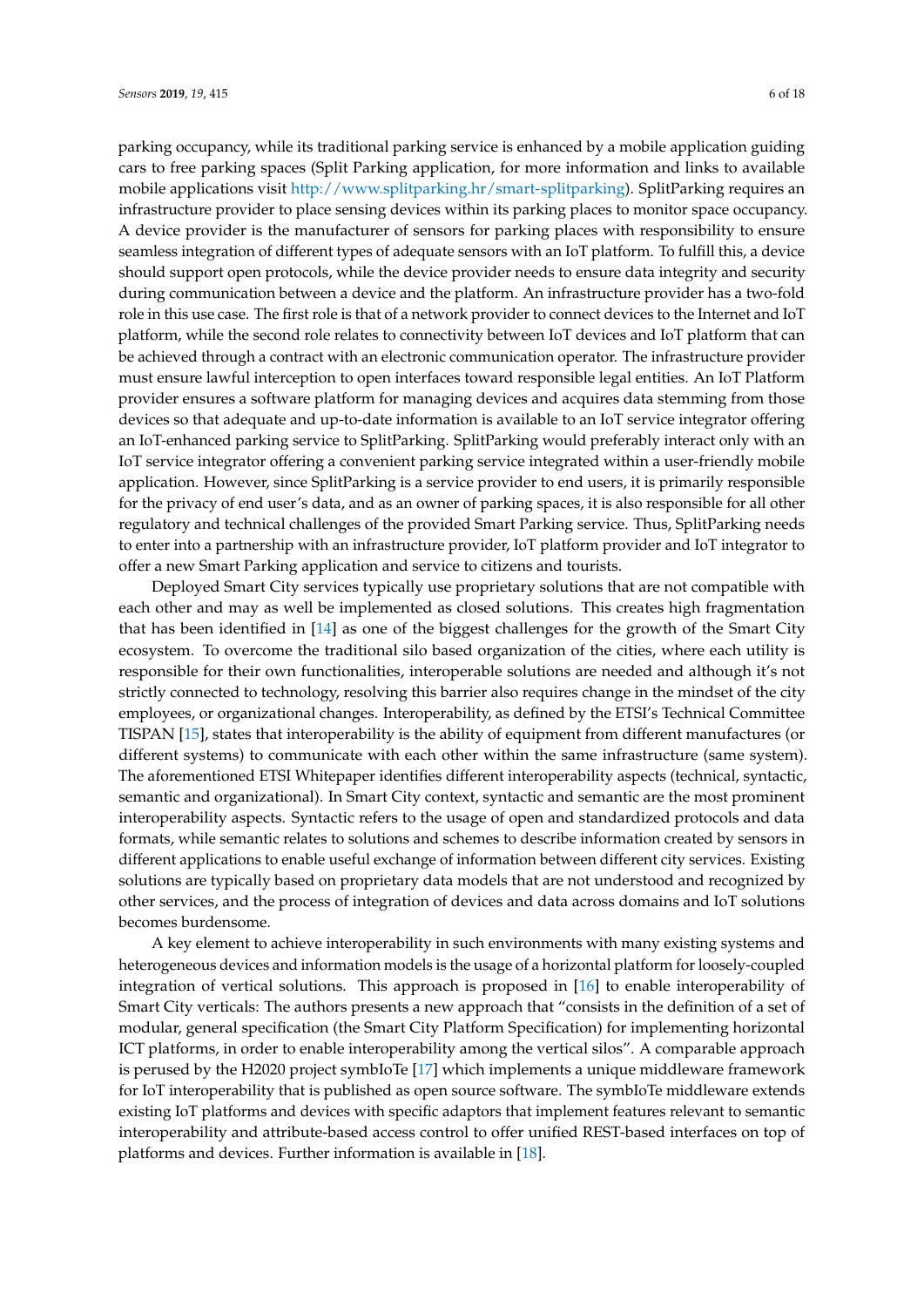<span id="page-6-0"></span>A vast number of different IoT services is used in different sectors, from environment to government sector, and from people centric to technology oriented services. Currently vertical standalone IoT solutions prevail on the market: such solutions are restricted to an ecosystem that can be created around a single IoT platform [\[19\]](#page-16-13). Such vertical solutions do not share infrastructure nor generated data with each other, although the same infrastructure and data could be used by and incorporated into different services (e.g., temperature and  $NO<sub>2</sub>$  concentration is important in an air quality monitoring system but also for calculation of green routes for bicycles or park irrigation systems). Therefore, a classification of services according to their characteristics is necessary to understand both their technical and regulatory requirements. In this section we identify technical and regulatory characteristics that need to be well-defined if we want IoT services to be successful in Smart City context as well as to fulfill the legal and technical requirements that are currently put in place or could be set as regulatory obligations in near future. Based on an extensive analysis of Smart City services we distinguish and classify technical and regulatory characteristics.

### *3.1. Technical characteristics of Smart City services*

Technical characteristics of Smart City services are mostly related to Quality of Service (QoS) and other technical parameters that are strictly related to service infrastructure and design. We make a distinction between basic service characteristics and IoT Device characteristics. The basic characteristics relate to technical and QoS parameters which are common to all Smart City services and include the following:

- Number of end users: number of users that will use a service.
- Number of IoT devices: number of devices that will generate sensor data or be used as actuators.
- Data volume: the entire volume of generated data per service which in turn generates traffic to servers hosting IoT platforms. For most Smart City services the generated data volume is low; however, there are some specific services, e.g., video surveillance, that potentially generate large quantities of data.
- Time sensitivity: some of the services are sensitive to latency, like e-health services, where it is important to react immediately to specific events and therefore real-time provision and efficient data processing is necessary for such services, e.g., medical staff needs to react on time.
- Location-based service: if a service depends on location, then it is necessary to foresee such possibility and identify whether outdoor or indoor positioning is needed. Next, an appropriate positioning method needs to be identified offering adequate precision for the designed service. For example, in case of Smart Parking, precise outdoor location of a car is necessary to identify an appropriate parking lot.
- Billing: a service may be free of charge or in some scenarios end users would pay for a service (monthly subscription, pay per use, etc.);
- Scalability: most of the cities are starting with pilots on a smaller city area, and thus it is necessary to design the software architecture for future expansions in terms of increasing number of devices and users.
- Platform openness and interoperability: IoT platforms should expose unified and simple interfaces so that various innovative services and applications may integrate IoT devices and corresponding data managed by different IoT platforms. This will indeed create an ecosystem of interoperable Smart City services which reuse existing open infrastructure in new ways and can lead to a higher adoption of Smart City services by citizens. Cities need to demand open and interoperable infrastructure and software solutions from suppliers of devices and software since only interoperable IoT solutions can easily be integrated into novel innovative cross-platform and cross-domain services and applications.

IoT device characteristics are the following: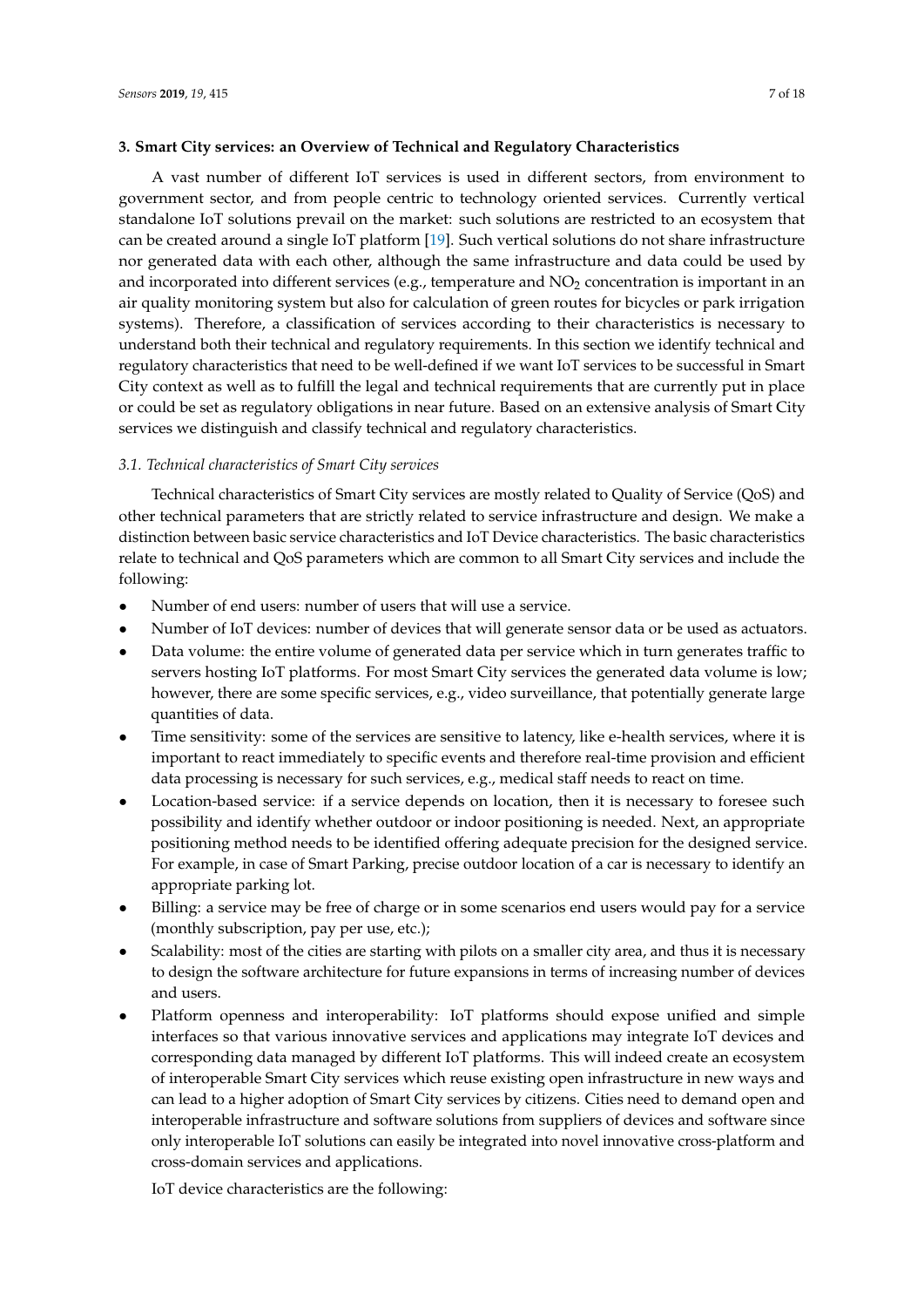- Communication mode: when designing a city-wide solution, a city planner should take into account the required communication infrastructure to ensure connectivity of IoT devices to the Internet, while also taking into account particular geographical characteristics of an area. Adequate wired or wireless communication protocols should be used. There are many competing protocols and communication technologies on the market today, and for the future use at least a number of standardized options should be supported.
- Computing capability: this feature can dramatically change service operations and logic. In case that a device has sufficient computing capability, some operations and simple algorithms can be performed on the device, while reducing communication with the server or platform. However, in addition to an increased price, a device will also consume more power for computing. Therefore, it should be carefully evaluated whether for a specific service additional computing capability should be used on a device or whether the computation will be done within the cloud or at network edge.
- Power consumption: one of the crucial characteristics of an IoT device. Today devices are mostly battery powered and thanks to better efficiency of devices and their low power mode of operation as well as improved battery capacities, device longevity is largely improved. However, some devices still have to be connected to main power due to their consumption characteristics. Lately we are also experiencing the rise of energy-harvesting techniques combined with low-power devices [\[20\]](#page-16-14).
- Power source: a device can be battery or main powered, or may employ an energy-harvesting technique.
- Location: if used for a location-based service, device location needs to be known which typically requires an additional GPS chipset to be included into a deployed device.

Connectivity-related characteristics of an IoT device include the following:

- One-way/two-way communication: declares whether a one or two-way communication is needed between device and server hosting an IoT platform.
- Bandwidth: it is important to estimate the rate of data transfer between a device and IoT platform based on service requirements (e.g., video surveillance needs high bandwidth compared to Smart Metering);
- Delay: some services are sensitive to delay in information delivery; for instance, real-time applications such as Smart Parking are highly sensitive to network delay.
- Jitter might not influence most services; however, for some specific services its influence may become significant.
- Loss of data: some services may be highly sensitive to data loss and thus special mechanisms should be in place, e.g., retransmission, to protect from data loss. However, some services might function correctly and be designed to be resilient to data loss.

Service designers need to analyze all of the listed technical characteristics of their services and devices so as to specify the requirements of a future Smart City service.

## *3.2. Regulatory characteristics of Smart City services*

Regulatory characteristics are related to legal acts and bylaws relevant to Smart City services. They are predefined by the national or EU directives applicable to all EU member states. The most critical characteristics of a service relate to the following eight (8) characteristics:

- Lawful interception: in many countries national legislation requires the possibility of data traffic interception which thus also applies to IoT traffic.
- Service dependability: ability to avoid service failures that are more frequent and more severe than acceptable.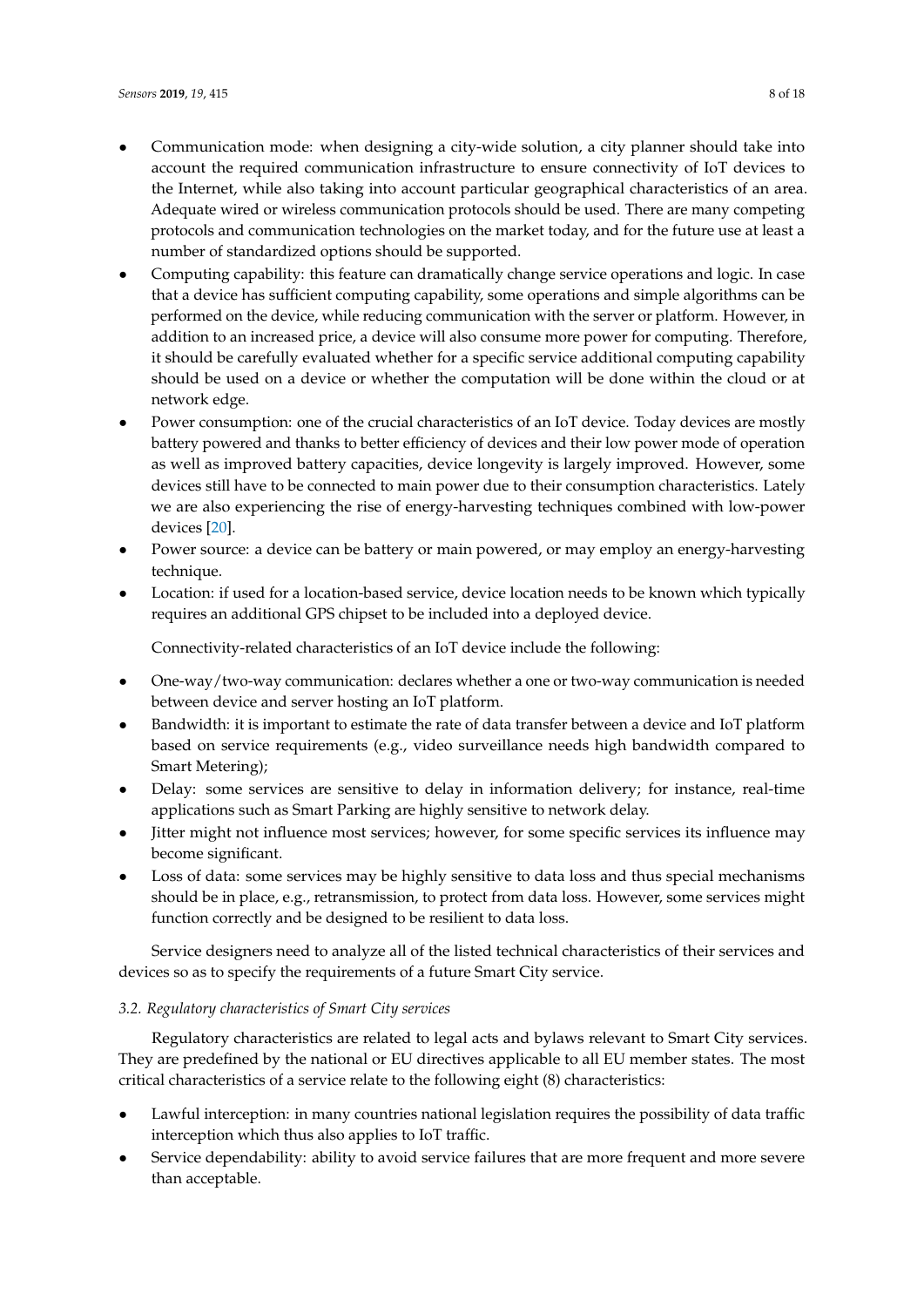- Personal data protection: one of the fundamental human rights which stipulates that citizens have the right to protect their personal data.
- Security: concepts and solutions preventing cyber-attacks at the device and service level.
- Operator switch (number portability): ability to change an IoT operator, i.e., any stakeholder from the IoT value chain.
- Roaming: relevant to regulated services where foreign numbers are used outside of their domestic network, i.e., IoT devices registered in one network are used in visited networks.
- Interoperability and open access to data and services: we believe this is not only a technical, but also regulatory requirement, primarily for all publically funded Smart City services. It is highly related to operator switch.

National legislation in many countries implies a need to enable lawful interception for data traffic, phone calls and SMS/MMS messages for national security purposes. However, since IoT architecture allows to connect devices all over the world, it is an open question who can and is allowed to intercept IoT data. Officially, a service is located in one country, usually where its server is placed, however, devices could be placed in several countries, or devices can be placed in trucks that are driving through several countries. Additionally, if the service is placed in one country and service provider is a multinational company, in most cases SIM cards issued by a single country will be used by all members of this company or special IoT/M2M SIM cards could be used. As an example, if a service is offered in Croatia using a foreign or global subscriber number, the Croatian national authority for lawful interception will not be able to obtain an IP address of a device since the user device uses an IP address from a GGSN of an Austrian network. This represents a huge problem for national security. Usage of foreign numbers outside of a domestic country represents a roaming service. Roaming has created great challenges for service providers in Europe, however, the European Commission (EC) has decided that for the prosperity of the EU and its citizens, all EU countries should act as one market, therefore EC has delivered the Digital Single Market strategy for Europe [\[21\]](#page-16-15). Within this strategy EC introduced the "roam like at home" rules. This means that when one is using a mobile phone while travelling outside his/her home country in any other EU country, he/she does not have to pay any additional roaming charges. All citizens in EU have benefits from these rules when calling, sending text messages or using data services while abroad. This roaming regulation [\[22\]](#page-16-16) has also facilitated the development of IoT services since there are no roaming charges implied anymore, however, there are some fair user policy limitations which are introduced in REGULATION (EU) 2016/2286 [\[23\]](#page-16-17), e.g., a limitation that a device has to spend more time at home then abroad. For IoT services at a fixed location this means that multinational operators cannot use one numbering range for all deployed IoT devices in various countries, but rather have to use different ones for each country or need to use IoT/M2M SIM cards which are in principle more expensive. In this context, service providers should pay attention to the nature of a service when designing it to choose an appropriate communication channel so that roaming regulation rules do not restrict their service.

Service dependability is closely related to security and represents the ability to deliver a service that can justifiably be trusted or, in other words, dependability of a system is the ability to avoid service failures that are more frequent and more severe than is acceptable. Dependability often comes hand in hand with security since cyber-attacks as well as service and device vulnerabilities are frequent causes of service failures, and thus the most common attributes that it encompasses are availability, reliability, safety, integrity, maintainability and confidentiality. In this context system availability represents readiness for correct service provision; reliability relates to continuity of a service which functions without failures; safety points to the absence of serious or catastrophic consequences for the user(s) and environment; integrity is absence of improper system alteration and relates to service accuracy and consistency; maintainability is the ability of a service to undergo modifications and repairs; confidentiality is the absence of unauthorized disclosure of information.

One characteristic that could significantly influence Smart City service deployments over time is the change of operator which does not relate only to provider of electronic communication network,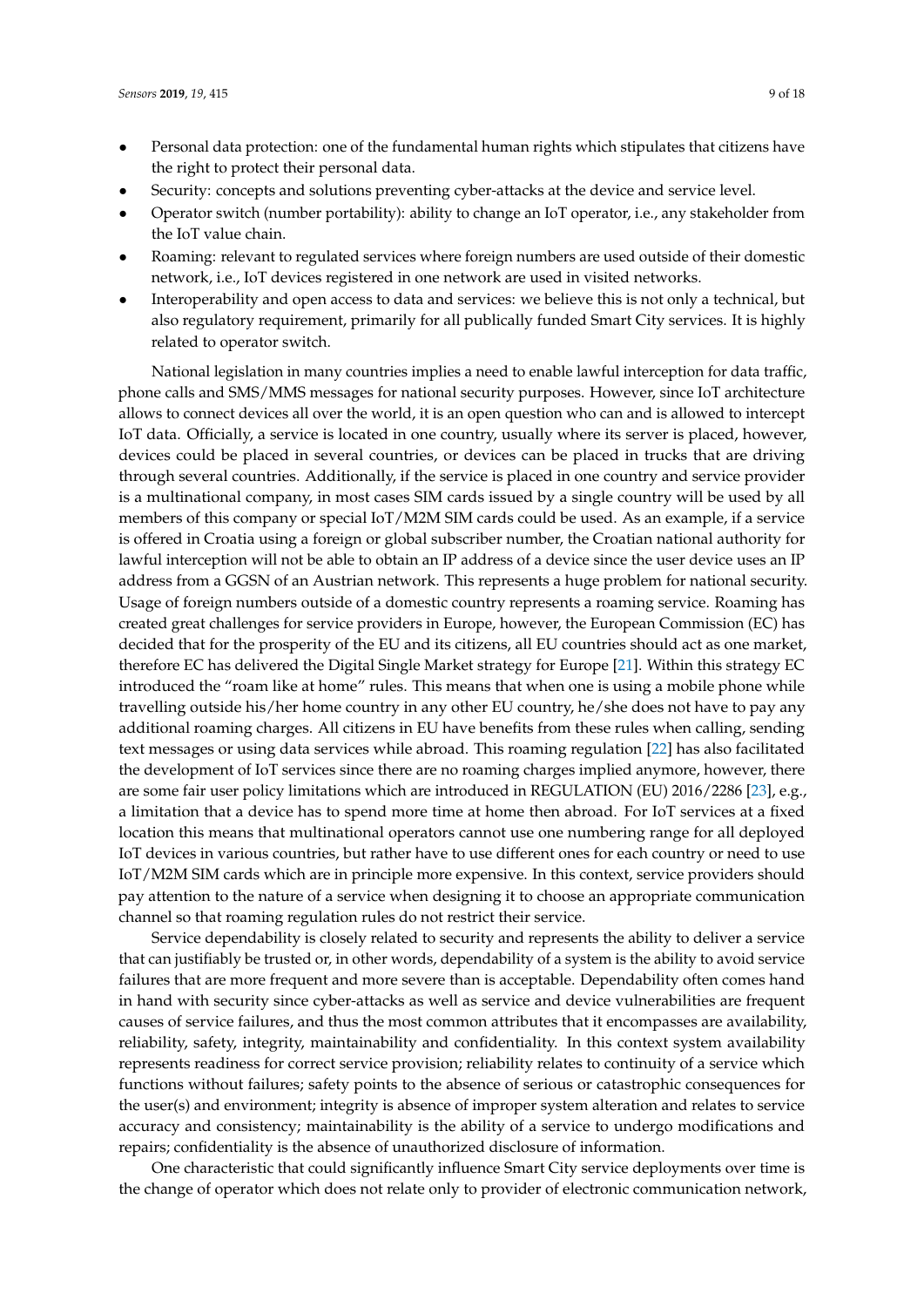but also to IoT platform provider and even IoT integrator. If stakeholders use proprietary and closed solutions, this creates switching barriers and negative consequences, usually known as the "vendor lock-in" problem since technically it is quite difficult to replace such solutions without additional investment. However, the change of operator should be enabled, and is even a requirement for regulated electronic communication services, but it has so far not been stressed as a vital requirement for Smart City service deployments. This requirement is another strong argument in favor of standardized, open and interoperable solutions which have to be deployed at all layers of the IoT stack for Smart City services. Open access to data and services is closely related to interoperability. To foster deployment of Smart City services, it is necessary to make services interoperable, especially in cities that have already started their digital transformation. Open access on the other hand can provide data to anyone interested, thus resulting in many interesting incentives and ideas for novel Smart City services. We can see great examples of European cities such as Barcelona, Santander and Amsterdam which create vibrant ecosystems of innovative citizen applications based on open data.

Following the GDPR that was put in force on 25th of May 2018 and e-privacy directive that, according to the EC, should be available soon, great effort will be put in personal data protection. Both of these legal regulations are based on information-related security characteristics known as CIA (confidentiality, integrity and availability). These directives stress a requirement to expose existing infrastructure in cities and open up their data to citizens. Since in practice the infrastructure is mostly deployed and owned by cities, the problem relates to collected data which is stored by IoT service integrators who may claim to own this data. In addition, citizens can generate a substantial amount of data about their environment using Mobile Crowd Sensing (MCS) services. The question arises on who owns this IoT data? Who has the right to use it and to access the infrastructure from the actors in the value chain? For example, in MCS for air quality monitoring where individuals with sensing devices and smartphones share data about air quality for a specific micro location, the question is who is the owner of this data: citizens, city administration, IoT platform provider or someone else? Consider another example where a driver is speeding and this is detected by a built-in car sensor. What should the car do in this scenario? Should this data be sent to police department since the speed limit has been exceeded or this data belongs to a car owner and he/she should decide what to do with this data? Perhaps this data belongs to the car manufacturer hosting the IoT platform? According to GDPR, this data represents private information since it can be used to identify a person, and therefore we believe this information should belong to the car owner. On the other side, a new regulation could be defined which requires a car owner to share all relevant personal data with the authorities, police in this case, e.g., during the regular yearly car inspection. In this particular case personal data would need to be shared with a third party.

The previous discussion only scratches the surface of regulatory issues and possible questions that might arise in future. Thus it is vital that all of the listed regulatory characteristics are carefully analyzed by all stakeholders of the IoT value chain during the initial planning of a Smart City service. In addition, local regulations (laws and bylaws) may represent another burden for a massive deployment of IoT solutions and create obstacles for service replicability, as identified in a recent report by the EU Smart Cities Information System (SCIS) [\[10\]](#page-16-4) where a number of real-world examples are reported. Recommendations are provided to local and national governments on what needs to be improved to remove these obstacles so that service replicability is enabled. To facilitate replicability and eventually massive deployment of IoT services, we believe that lightweight regulation with a monitoring process is needed in early phases of service adoption, while for specific services which are identified to require regulation, such regulation should be adopted on a large scale (e.g., at EU level or even world-wide). A good example is the Pan-European service e-call that in addition to EU countries has also been adopted by other non-EU countries (e.g. Russia).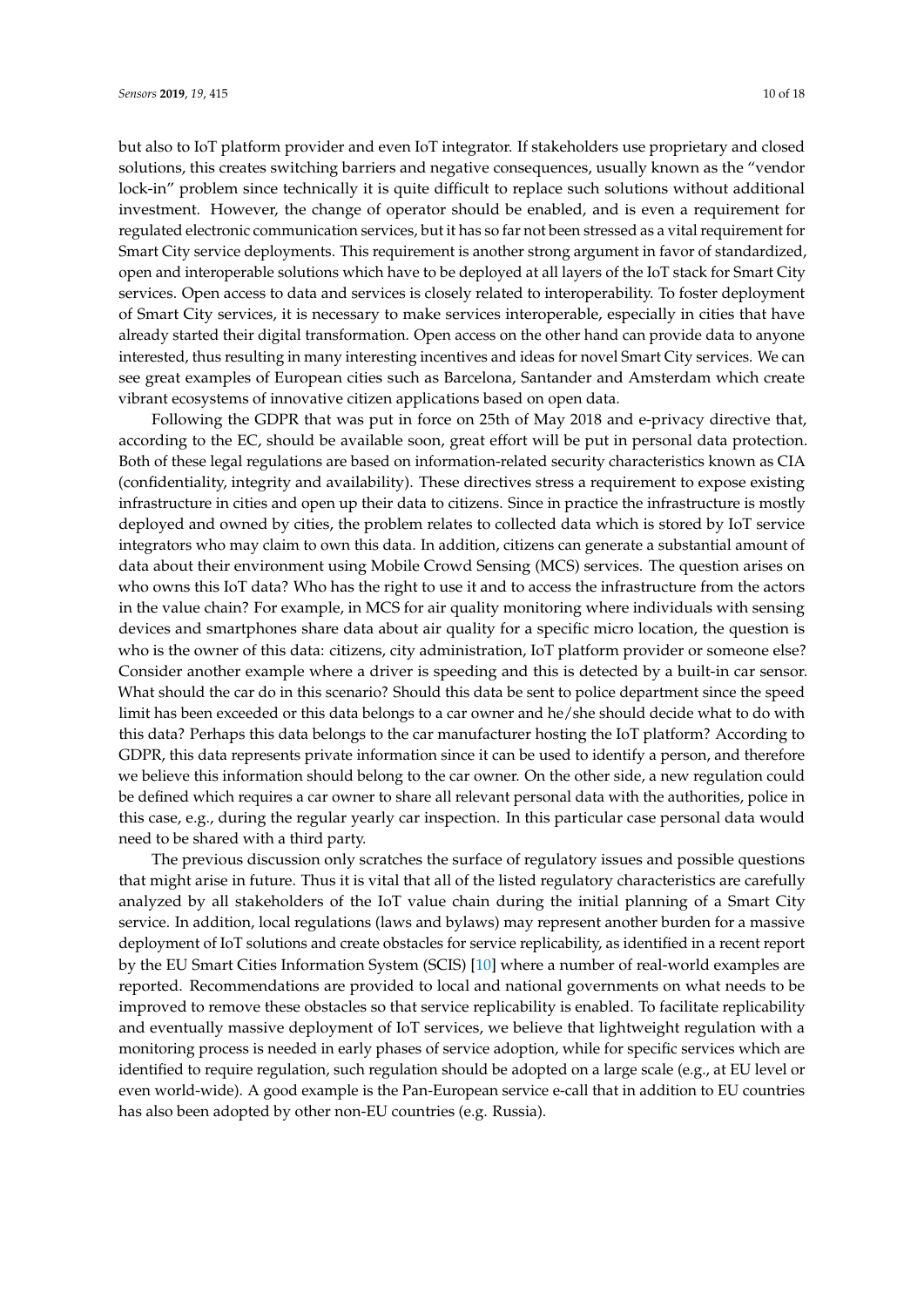### *3.3. Taxonomy of Smart City service characteristics*

Based on the previously identified technical and regulatory characteristics, we summarize the taxonomy of Smart City service characteristics and depict it in Figure [2.](#page-10-1) The proposed taxonomy provides a classification of major characteristics, both technical and regulatory, which are vital to be determined for any Smart City service during an initial phase of service requirements specification. Thus, it can guide Smart City stakeholders through the process of identifying key characteristics of their future services in accordance with service technical and regulatory requirements. In the next section the taxonomy is used to characterize and identify specific requirements for several Smart City services, namely, Smart Metering, Smart Parking, Smart Street Lighting and MCS. *Sensors* **2018**, *18*, x FOR PEER REVIEW 11 of 18

<span id="page-10-1"></span>

**Figure 3.** Taxonomy of Smart City service characteristics. **Figure 2.** Taxonomy of Smart City service characteristics.

# <span id="page-10-0"></span>**4. Selected Use Cases and Recommendations 4. Selected Use Cases and Recommendations**

# *4.1. Smart Metering 4.1. Smart Metering*

One of the EC's objectives is to publish "the energy service directive" which expects that 80% of  $\frac{1}{100}$ the households in EU will install smart energy meters by 2020 [24]. Smart Metering services are used the households in EU will install smart energy meters by 2020 [\[24\]](#page-16-18). Smart Metering services are used to measure electricity consumption in real time so that a consumer can monitor it using a dedicated time in the so that a consumer can monitor it using a dedicated the solution of the solution of the solution of the soluti application. This information is later used by an electricity provider that can charge for consumed units, or may offer dynamic change of tariffs. Obviously, the electricity operator will have to process units, or may offer dynamic change of tariffs. Obviously, the electricity operator will have to process personal data to be able to offer such services. According to the new GDPR framework, operators personal data to be able to offer such services. According to the new GDPR framework, operators will have to acquire permission from customers to use their personal data for service provisioning and will<br> also need to explain how personal data is used.<br>.

An increasing number of end users is expected due to the directive which presumes that a large An increasing number of end users is expected due to the directive which presumes that a large majority of households in EU will implement energy smart meters. The service requires near real majority of households in EU will implement energy smart meters. The service requires near real time or real time sensitivity. It is offered at known locations and the generated data volume from a single or real time meter is usually low. Billing is typically performed on a monthly basis by the utility company, while<br>https://www.pany.com additional services may be charged per request. From all regulatory characteristics, privacy is the biggest concern since energy consumption can be used to infer user's behavior. Therefore, a privacy<br> policy has to be implemented according to the GDPR directive [\[25](#page-16-19)[,26\]](#page-17-0). The major dependability attribute is high reliability requiring excellent continuous operational performance, while the main security requirement is integrity.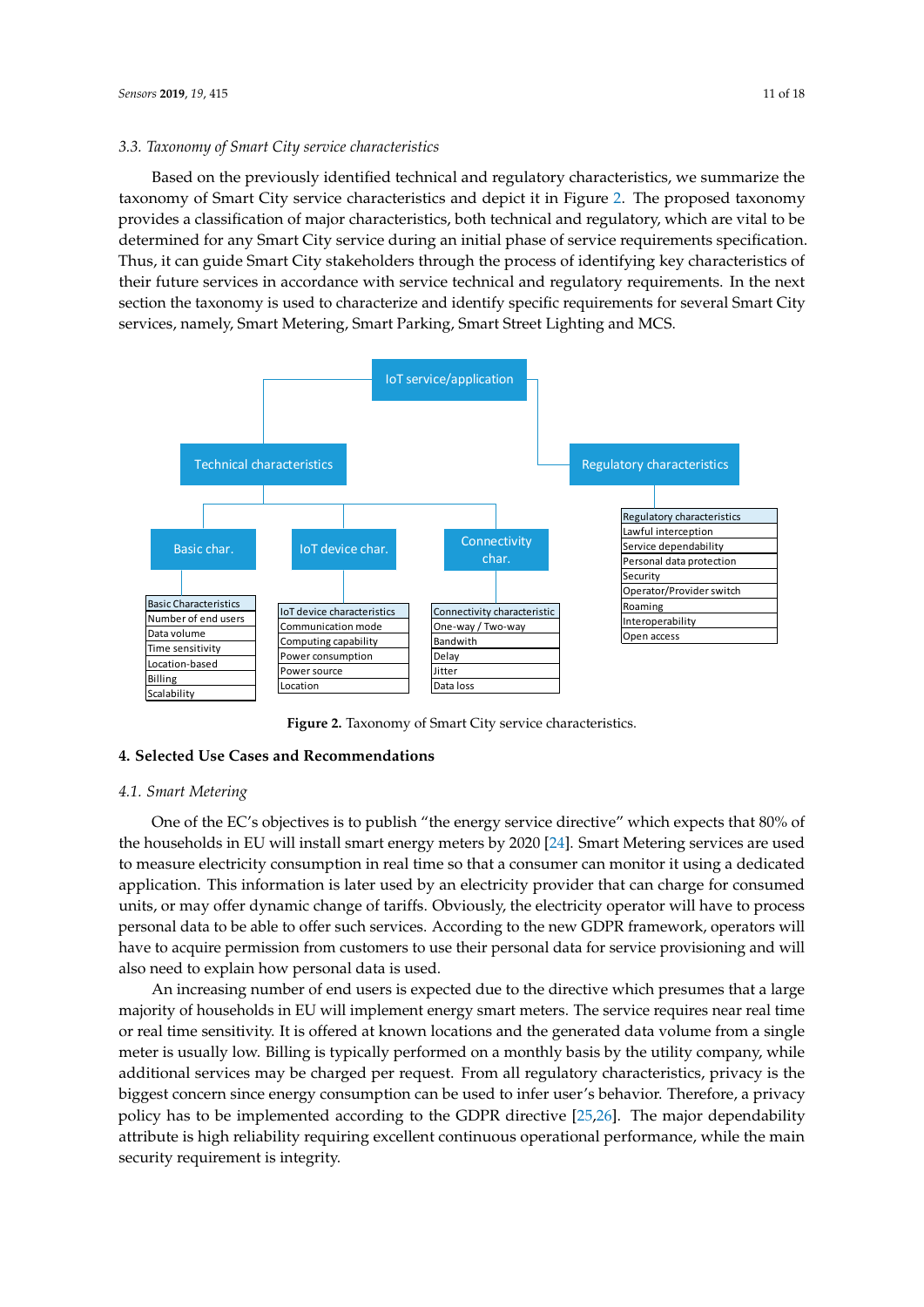### *4.2. Smart Parking*

According to [\[27\]](#page-17-1), between 1927 and 2001, a number of studies of cruising in congested downtowns have found that drivers are spending on average between 3.5 and 14 min to find a parking space, and that between 8 and 74 % of the traffic in cities was generated by cruising for parking. To make traffic more fluid, cities are placing sensors at parking spots to detect available spaces. Traditionally, the information from the sensors is provided using LCD displays on the street, but nowadays mobile applications that offer real time information about available parking spaces are prevailing. In addition, such applications can also provide built-in navigation to guide you to an available parking space. One of the challenges for such applications is to prevent that someone else parks the car at a location allocated to you.

Due to its nature, Smart Parking services have a large number of end users, both citizens and visitors. The service has to provide information in real time about available parking spaces for a specific location. A mobile application is usually provided free of charge since the deployment and maintenance costs of a deployed solution can be covered from the parking fee. Also, additional services, e.g., reservation of parking spaces can be charged. A mobile application needs to provide GPS location of a user, and thus the service is location-based. Privacy policy for end users needs to be formulated and implemented according to the GDPR and Directive (EU) 2016/680 [\[25,](#page-16-19)[26\]](#page-17-0). Security requirements in the context of Smart Parking are related to integrity, where user authenticity, accuracy and completeness of data and information related to the service are vital. One of the major challenging requirements is high service availability requiring excellent operational performance and maintenance which can ensure long mean time between failures and very short mean time to repair. Another challenge relates to providing an integrated parking service across different parking spaces and garages at the city level which may be operated by different stakeholders. In such environments, only interoperable parking solutions can offer the required flexibility and adaptability of the end user application to surrounding dynamic conditions of city-wide traffic. Open access to parking space information (i.e., their availability and location) is also vital to such integrated Smart Parking solutions. Thus, we can conclude that Smart Parking is a challenging service, both from the technical and regulatory perspective.

### *4.3. Mobile Crowd Sensing (MCS)*

MCS is nowadays an emerging type of service which requires active citizen participation and engagement. The term crowd sensing describes services and applications "where individuals with sensing and computing devices collectively share data and extract information to measure and map phenomena of common interest" [\[28\]](#page-17-2). For example, such service can be used for air quality or noise monitoring in city streets to densely cover city area with measurements at specific micro locations which are hard to reach by official static measurement stations.

In case of air quality monitoring, an air quality wearable sensor is needed to act as an IoT device connected to a user's smartphone where mobile application collects data from wearable sensors and sends them to cloud while citizens are moving through the city [\[29,](#page-17-3)[30\]](#page-17-4). In case of noise monitoring, a smartphone's microphone can be used to generate noise readings. Note that both sensors built into wearables and smartphones need to be calibrated to offer credible readings, while citizens need to be instructed on how to perform the measurements. Each measurement is tagged by a location generated by the smartphone's GPS, thus it is location-based. The incentive to use the service is the possibility of data sharing within the community and collection of dense measurements about urban environments. An example mobile application for MCS named CUPUS Crowdsensing is available on Google Play [\(https://play.google.com/store/apps/details?id=hr.fer.tel.cupusmobileapp\)](https://play.google.com/store/apps/details?id=hr.fer.tel.cupusmobileapp)—it targets cyclists and pedestrians as promising communities and early adopters of the service since they are highly affected by poor air quality in cities.

Considering that the service is based on measurements generated by individuals, the most interesting characteristics of this service are availability and integrity. Service availability depends entirely on volunteer's willingness and motivation to collect measurements at all times; otherwise, the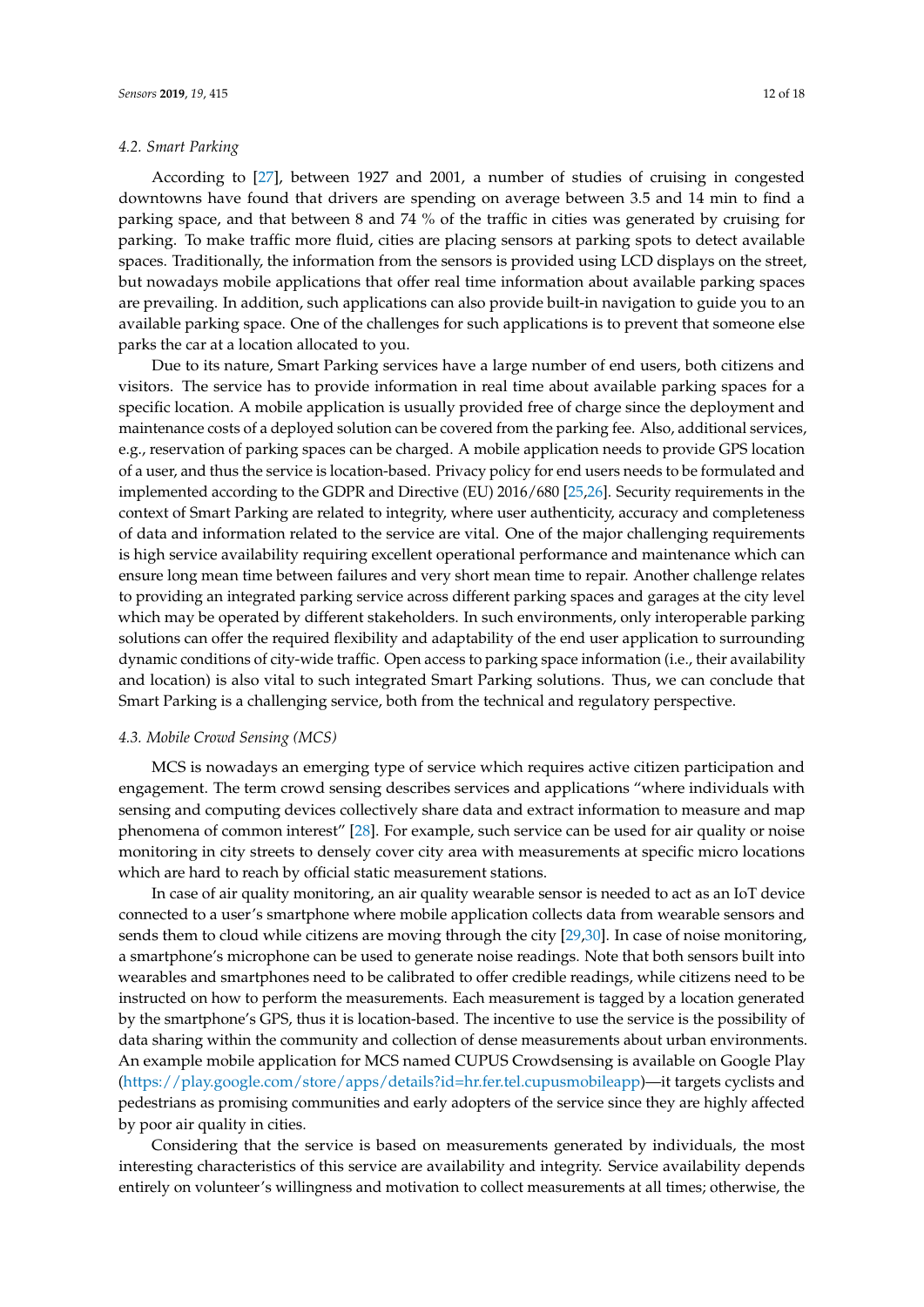service cannot function properly. Integrity refers to data accuracy and consistency, and thus generated readings need to be constantly analyzed and monitored by experts to achieve and maintain service trustworthiness. Maintainability might pose a challenge since wearable sensors have to be periodically calibrated. The nature of the service is that crowds generate information and therefore sensors are with crowds. The question is whether crowds will calibrate sensors and use them correctly, so the measurement results may be questionable. Since citizen are generating and sharing the measurements, open access to the generated data which does not reveal any personal information is expected.

### *4.4. Smart Street Lighting*

In today's world reduction of electricity consumption is one of the most important topics for sustainable development of urban areas. Public lighting consumes a large amount of cities' electricity consumption due to its continuous operation during night time. According to EC's report [\[31\]](#page-17-5) which is part of Digital Agenda for Europe [\[32\]](#page-17-6), public lighting accounts for up to 60% of a typical municipality's electricity costs. Also, legacy street lights are failure prone and costly to maintain, which increases lighting costs.

Smart or intelligent street lighting refers to a service where public street lighting adapts to movements of pedestrians, cyclists and cars. With embedded presence sensors and cameras, such solutions can in addition collect and transmit information that help cities monitor and respond to any safety-critical circumstances. Sensors and cameras may be used to detect traffic congestion or for Smart Parking application to track available parking spaces.

An expected number of end users is high, since all pedestrians and vehicles are service users. The service is provided in real time at fixed location, thus it is based on local interactions which reduce its complexity. Street light service as value added service for utility companies will not charge end users, however additional services may require payment. If detection of users based on face recognition features is accomplished using street cameras, privacy policy for end users needs to be is implemented according to GDPR and e-privacy directive [\[25,](#page-16-19)[26\]](#page-17-0); otherwise no personal information is collected and privacy policy is not needed. A key security attribute is service integrity requiring accuracy and consistency, while from dependability attributes, reliability is the most important as a lighting system should function continuously. Operator switch is not important for the service since it is intended to be provided by utility companies. A key characteristic that is important for other services that want to reuse deployed presence sensors and cameras is interoperability, but strict access control needs to be enabled so that only authorized users have permission to access the information generated by those devices. Note that a street lamp may also host additional devices, like environmental sensors or mobile base stations (e.g., 5G, LoRaWAN, WiFi, Sigfox, etc.).

### *4.5. Results*

All the regulatory and technical characteristics identified for the previous four use case scenarios are presented in Table [1.](#page-13-0) It compares the analyzed services according to the taxonomy introduced in Section [3.](#page-6-0)

Based on the comparison of Smart City services using the proposed taxonomy and roles explained in the IoT value chain model, we identify regulatory recommendations which are important for each role. Table [2](#page-14-0) provides an overview of all regulatory aspects mapped to relevant stakeholders in the IoT value chain for the analyzed use cases.

To conclude, the most important regulatory characteristics for a device provider are interoperability at the level of device protocol stack and security issues, also at the device level, where data integrity and authorized access to device is of primary importance. An IoT connectivity provider is responsible to ensure device roaming (relevant only to MCS with wearable devices since devices used in other use cases are stationary) and lawful interception. The main concerns of an IoT platform provider refer to platform dependability and security. With respect of dependability, availability and reliability of services offered by the platform are the most important requirement of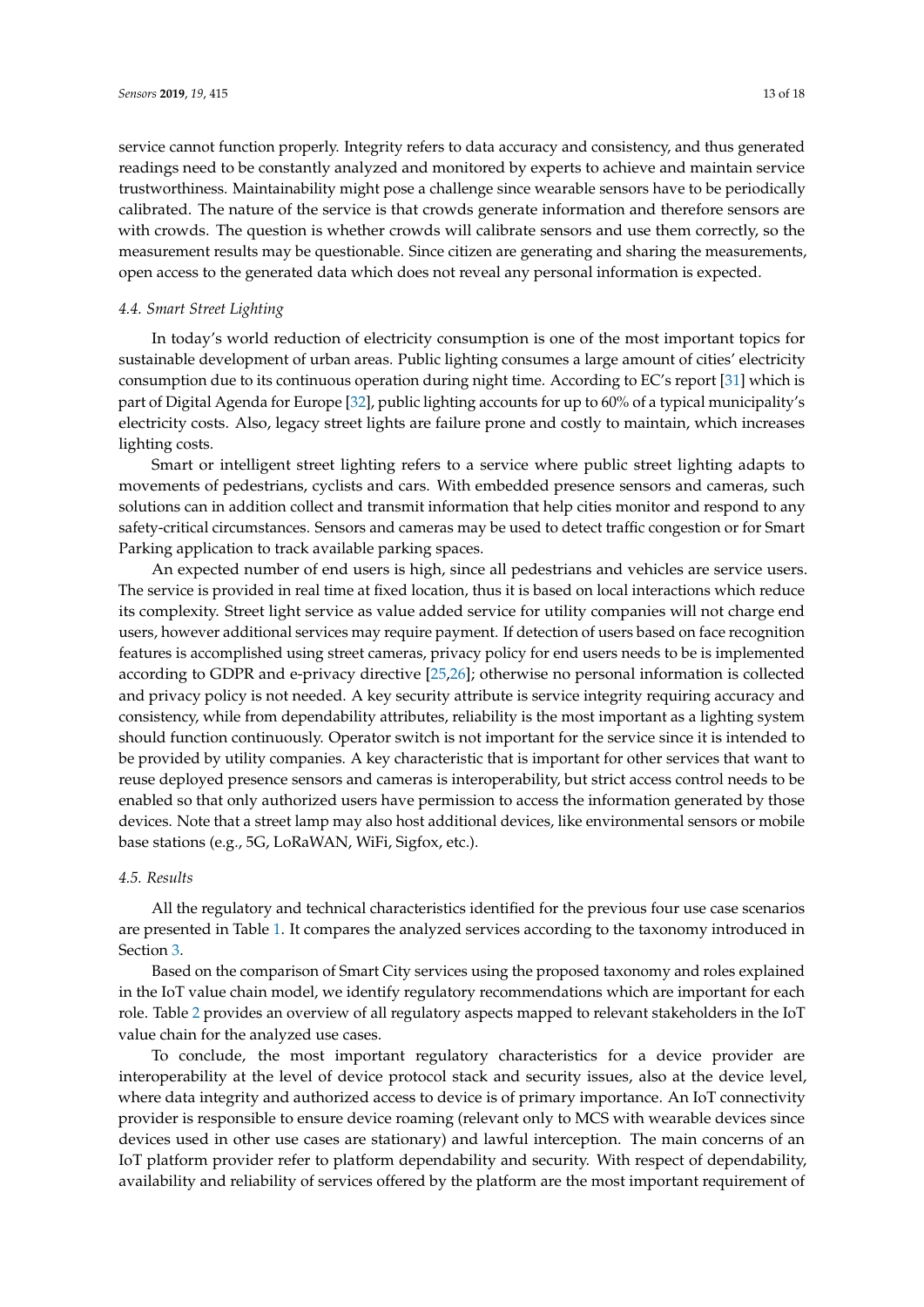the analyzed services, while data integrity, accuracy and completeness as well as authorized access to services and corresponding data are the most important security-related requirements. Moreover, an IoT platform provider should have obligation to offer an interoperable solution with well-defined service interfaces so that provider switch is possible. It also needs to enable open data access in case of Smart Parking and MCS, and define adequate policies to protect personal data ensuring user privacy. Similarly to the IoT platform provider, the main concerns of an IoT service integrator relate to service security and user privacy. We expect that IoT service integrator can be changed in all use cases except in Smart Street Lighting. Application developer needs to guarantee data integrity within a developed application and ensure that only authenticated users have access to certain data and services. In case the application stores some personal data, appropriate policies need to be defined. Note that in case of Smart Street Lighting, we do not expect that a mobile application will be developed for end users. For an IoT user, privacy concerns are the most important, while an end user has no specific regulatory obligations except to rightfully report readings in case of MCS, and requires trust in the entire ecosystem when its personal data is collected, stored and processed.

<span id="page-13-0"></span>

| <b>Smart City Service</b>     | <b>Smart Metering</b> | <b>Smart Parking</b>          | <b>MCS</b>                   | <b>Smart Street Lighting</b> |
|-------------------------------|-----------------------|-------------------------------|------------------------------|------------------------------|
| Basic characteristics         |                       |                               |                              |                              |
| No. of end users              | High                  | High                          | Medium/high                  | High                         |
| Data volume                   | Low                   | Low                           | Low                          | Low/high                     |
| Time sensitivity              | Near real time        | Real time                     | Near real time, on<br>demand | Real time                    |
| Location-based service        | No                    | Yes                           | Yes                          | No                           |
| Billing                       | Yes                   | Yes                           | No                           | No                           |
| Scalability                   | Yes                   | Yes                           | Yes                          | Yes                          |
| Regulatory<br>characteristics |                       |                               |                              |                              |
| Lawful interception           | No.                   | Yes                           | Yes                          | No                           |
| Dependability                 | High reliability      | High availability             | Availability                 | Reliability                  |
| Privacy                       | Policy                | Policy                        | Policy                       | Policy/not important         |
|                               |                       | User authenticity,            |                              |                              |
| Security                      | Integrity             | accuracy and                  | Integrity                    | Integrity                    |
|                               |                       | completeness of data          |                              |                              |
| Provider switch               | Yes                   | Yes                           | Yes                          | Not important                |
| Roaming                       | Not important         | Not important                 | Yes                          | Not important                |
| Interoperability              | Policy                | Integrated parking<br>service | Policy                       | Policy                       |
| Open access                   | No                    | Yes                           | Yes                          | No.                          |
| IoT device                    |                       |                               |                              |                              |
| Access mode                   | Wireline or Wireless  | Wireline or Wireless          | Wireless                     | Wireline                     |
| Computing capability          | No.                   | No                            | No                           | yes                          |
| Power source                  | Main                  | Battery or main               | Rechargeable battery         | Main                         |
| Energy consumption            | Small                 | Small                         | Small                        | Small                        |
| Location                      | Fixed                 | Fixed                         | Mobile                       | Fixed                        |
| Connectivity                  |                       |                               |                              |                              |
| One-way/two-way               | One-way/two-way       | One-way (typically)           | Two-way                      | Two-way                      |
| Bandwidth                     | Low                   | Low                           | Low                          | Low/medium                   |
| Delay                         | Best effort           | Low (up to 5 sec)             | Best effort                  | Best effort                  |
| <b>litter</b>                 | Not important         | Not important                 | Not important                | Not important                |
| Data loss                     | Very low              | Very low                      | Low                          | Very low                     |

**Table 1.** Comparison of technical and regulatory characteristics of selected Smart City services.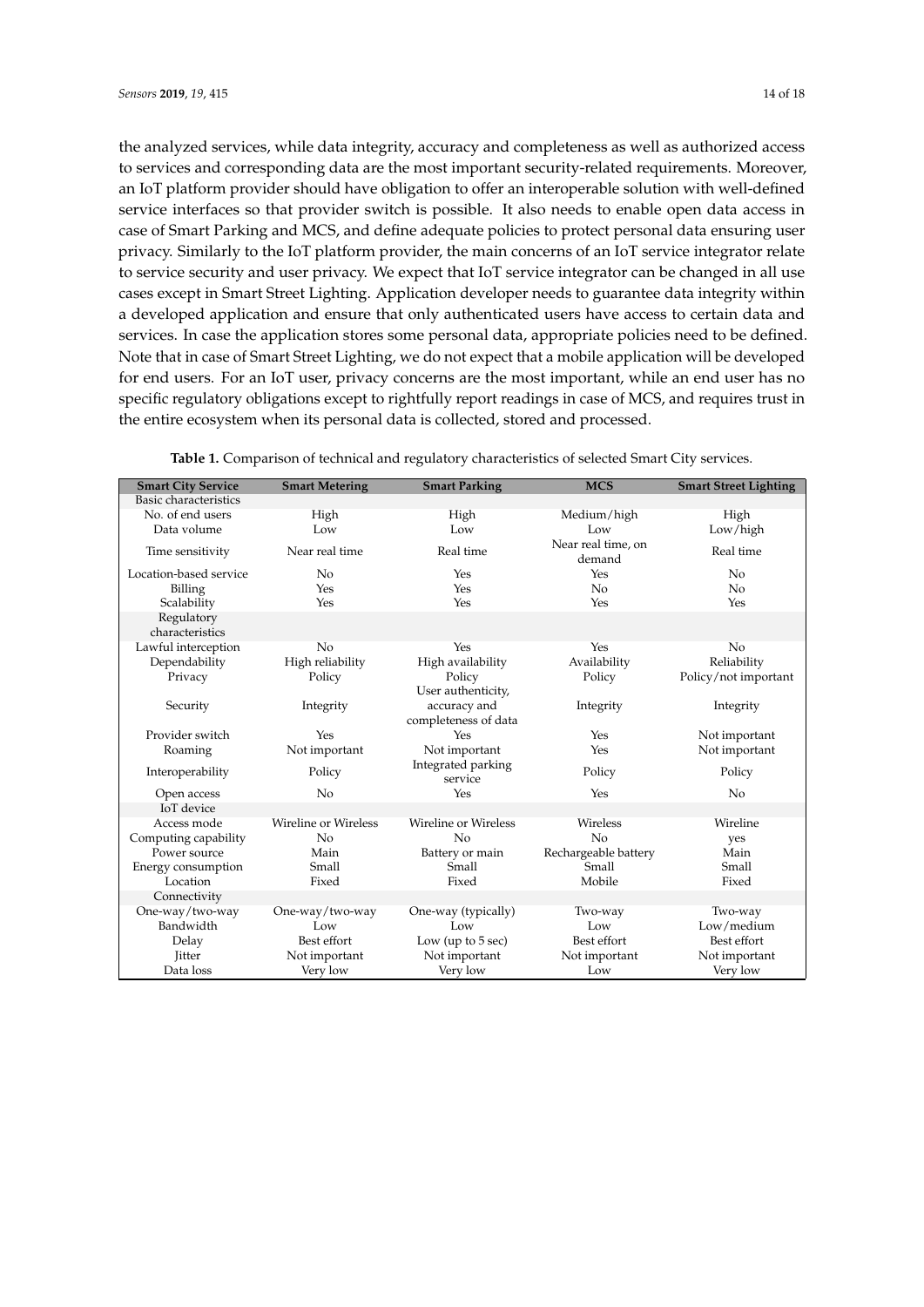|  |  | 10011 |  |
|--|--|-------|--|
|  |  |       |  |
|  |  |       |  |
|  |  |       |  |
|  |  |       |  |
|  |  |       |  |
|  |  |       |  |

<span id="page-14-0"></span>

|                                             |                                                            | <b>Analyzed Use Cases</b>       |                                                               |                         |                                         |
|---------------------------------------------|------------------------------------------------------------|---------------------------------|---------------------------------------------------------------|-------------------------|-----------------------------------------|
| <b>IoT Value Chain</b><br><b>Model Role</b> | Regulatory<br>Characteristic                               | <b>Smart</b><br>Metering        | <b>Smart Parking</b>                                          | <b>MCS</b>              | <b>Smart Street Lighting</b>            |
| Device provider                             | Interoperability<br>(protocol stack)                       | yes                             | yes                                                           | yes                     | yes                                     |
|                                             | Security (integrity<br>and authorized<br>access to device) | yes                             | yes                                                           | yes                     | yes                                     |
| IoT connectivity<br>provider                | Roaming                                                    | no                              | no                                                            | yes                     | no                                      |
|                                             | Lawful<br>interception                                     | yes                             | yes                                                           | yes                     | yes                                     |
| IoT platform                                | Interoperability<br>(platform and<br>service)              | yes                             | yes                                                           | yes                     | yes                                     |
| provider                                    | Dependability                                              | Reliability                     | High availability                                             | Availability            | Reliability                             |
|                                             | IoT platform<br>provider switch                            | yes                             | yes                                                           | yes                     | yes                                     |
|                                             | Security                                                   | Integrity                       | User authenticity,<br>accuracy and<br>Completeness of<br>data | Integrity               | Integrity                               |
|                                             | Privacy                                                    | Policy                          | Policy                                                        | Policy                  | Not important                           |
|                                             | <b>Open Access</b>                                         | no                              | yes                                                           | yes                     | no                                      |
| IoT service<br>integrator                   | Service provider<br>switch                                 | yes                             | yes                                                           | yes                     | no                                      |
|                                             | Security                                                   | Integrity                       | User authenticity,<br>accuracy and<br>completeness of data    | Integrity               | Integrity                               |
|                                             | Privacy                                                    | Policy                          | Policy                                                        | Policy                  | Policy/not important                    |
| Application<br>developer                    | Security                                                   | Integrity, user<br>authenticity | User authenticity,<br>accuracy and<br>completeness of data    | Integrity               | N/A                                     |
|                                             | Privacy                                                    | Policy                          | Policy                                                        | Policy/not<br>important | N/A                                     |
| IoT user                                    | Privacy                                                    | yes                             | yes                                                           | yes                     | yes (if face recognition<br>is applied) |
| End user                                    | Trust (if user<br>generates data)                          | yes                             | yes                                                           | yes                     | yes (if face recognition<br>is applied) |

**Table 2.** Regulatory recommendations for each role in the IoT value chain.

One of the cities' major problems is finding funds for the realization of their Smart City projects. We have witnessed the first wave of very successful research-driven pilots triggered by EU-funded projects where visionary administration and entrepreneurs have lead the way to city digitalization with a bottom-up innovation-driven approach regardless of national governments and national strategies. However, in environments which are lagging behind in terms of deployed infrastructure, the concept of Smart City development must follow a logical sequence of events and be in line with the development of required city infrastructure, including adequate communication infrastructure. Precisely for this reason, if we want to foster development of Smart Cities, one of the prerequisites is existence and preparation of a national strategy for the development of smart local environments or cities with an action plan that clearly defines the goals and how to achieve them. Each region (county or city) should prepare its own strategy that will follow guidelines from the national strategy while at the same time take into account specifics of the region. National and regional or local strategy requires strategic planning and implementation of corresponding initiatives and projects that will enable improvement of quality of life and will create new jobs for each specific region. It will also improve economic and social development with higher market competition. Smart City strategy should include a methodological framework and examples of good practices for the development of Smart City solutions and at the same time should explore those areas of application in which it is more effective and over which strategic goals are set. A similar coaching strategy is perused by the EU's Digital Cities Challenge where selected cities ("Challenge cities") are following the good examples of "Mentor cities" while aligning their solutions to specific regional and national strategies.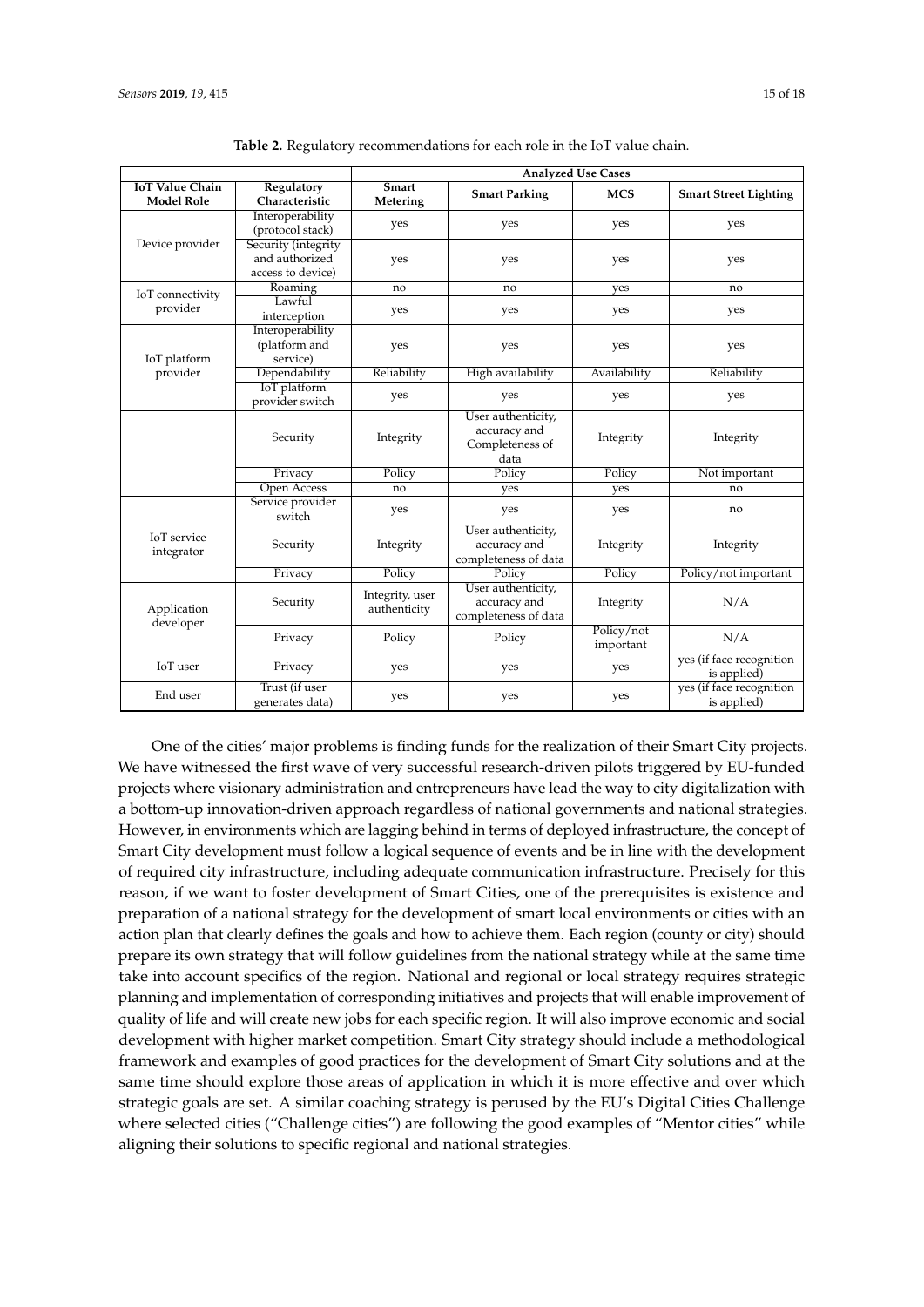### **5. Conclusions**

An accelerated growth in population of cities around the world is making continuous pressure on existing city infrastructure; therefore, city leaders are forced to make changes from traditional towards digital cities with strategies and plans for city development for the next 20-30 years. Also, technology is improving rapidly and legal framework is not adapted quickly to follow this pace of technical changes and innovations. Each year, governments around the world are trying to set the rules that would be appropriate for today's technology and the main focus is to bring technology closer to people by raising awareness and trust in technology.

In contrast to existing literature which focuses on technical aspects of Smart City services, in this article we tried to analyze both technical and regulatory aspects of Smart City services to identify recommendations to city authorities, service developers and various stakeholders in the IoT value chain relevant to their commitments and obligations within an IoT ecosystem of Smart City services.

We proposed a taxonomy that categorizes and lists relevant technology and regulatory characteristics of Smart City services. The taxonomy was used to analyze four Smart City services, Smart Parking, Smart Metering, Mobile Crowd Sensing and Smart Street Lighting. Based on this model for each role in the IoT value chain specific recommendations have been given with regulatory aspects affecting their business. There are many technical and regulatory characteristics for Smart City service, however, each role in IoT value chain does not need to focus on and deal with all of them. Therefore, the identified recommendations simplify their business analyses. Although we have covered the most common legal and regulatory issues that are known today, designers should also take into consideration local laws and bylaws that might put some additional requirement on particular Smart City service deployments.

In future work we will focus on Value-Network-Analysis to explain the relationships between stakeholders in our IoT value chain model and to develop specific business model recommendations for selected use cases which take into account the regulatory aspects analyzed in this paper. Another question which arises is to identify the boundaries where responsibilities of one stakeholder stop and are taken over by another stakeholder, while legal responsibility of stakeholders in case of disputes and ownership of generated data still remains an open regulatory issue.

**Author Contributions:** Conceptualization, M.W. and I.P.Ž.; Methodology, M.W. and I.P.Ž.; Investigation, M.W.; Validation, M.W.; Supervision, I.P.Ž.; Writing-Original Draft Preparation, M.W.; Writing-Review & Editing, I.P.Ž.

**Funding:** This research has been partially supported by the European Regional Development Fund under the grant KK.01.1.1.01.0009 (DATACROSS) and by the H2020 symbIoTe project, which has received funding from the European Union's Horizon 2020 research and innovation programme under grant agreement No 688156.

**Conflicts of Interest:** The authors declare no conflict of interest. The founding sponsors had no role in the design of the study; in the collection, analyses, or interpretation of data; in the writing of the manuscript, and in the decision to publish the results.

### **References**

- <span id="page-15-0"></span>1. Cohen, S.; Money, W. Establishing Smart City Technical Standards and Guidance: A Way Forward. In Proceedings of the WWW'17 Companion Proceedings of the 26th International Conference on World Wide Web Companion, Perth, Australia, 3–7 April 2017.
- <span id="page-15-1"></span>2. Giffinger, R.; Fertner, C.; Kramar, H.; Kalasek, R.; Pichler-Milanovic, N.; Meijers, E. *Smart Cities. Ranking of European Medium-Sized Cities*; Final Report; Centre of Regional Science, Vienna UT: Vienna, Austria, 2007.
- <span id="page-15-2"></span>3. The White House. *FACT SHEET: Administration Announces New "Smart Cities" Initiative to Help Communities Tackle Local Challenges and Improve City Services*; Office of the Press Secretary: Washington, DC, USA, 2015.
- <span id="page-15-3"></span>4. President's Council of Advisors on Science and Technology. *Technology and the Future of Cities*; President's Council of Advisors on Science and Technology: Washington, DC, USA, 2016.
- <span id="page-15-4"></span>5. Lučić, D.; Boban, M.; Mileta, D. An Impact of General Data Protection Regulation on a Smart City Concept. In Proceedings of the 2018 41st International Convention on Information and Communication Technology, Electronics and Microelectronics (MIPRO), Opatija, Croatia, 21–25 May 2018.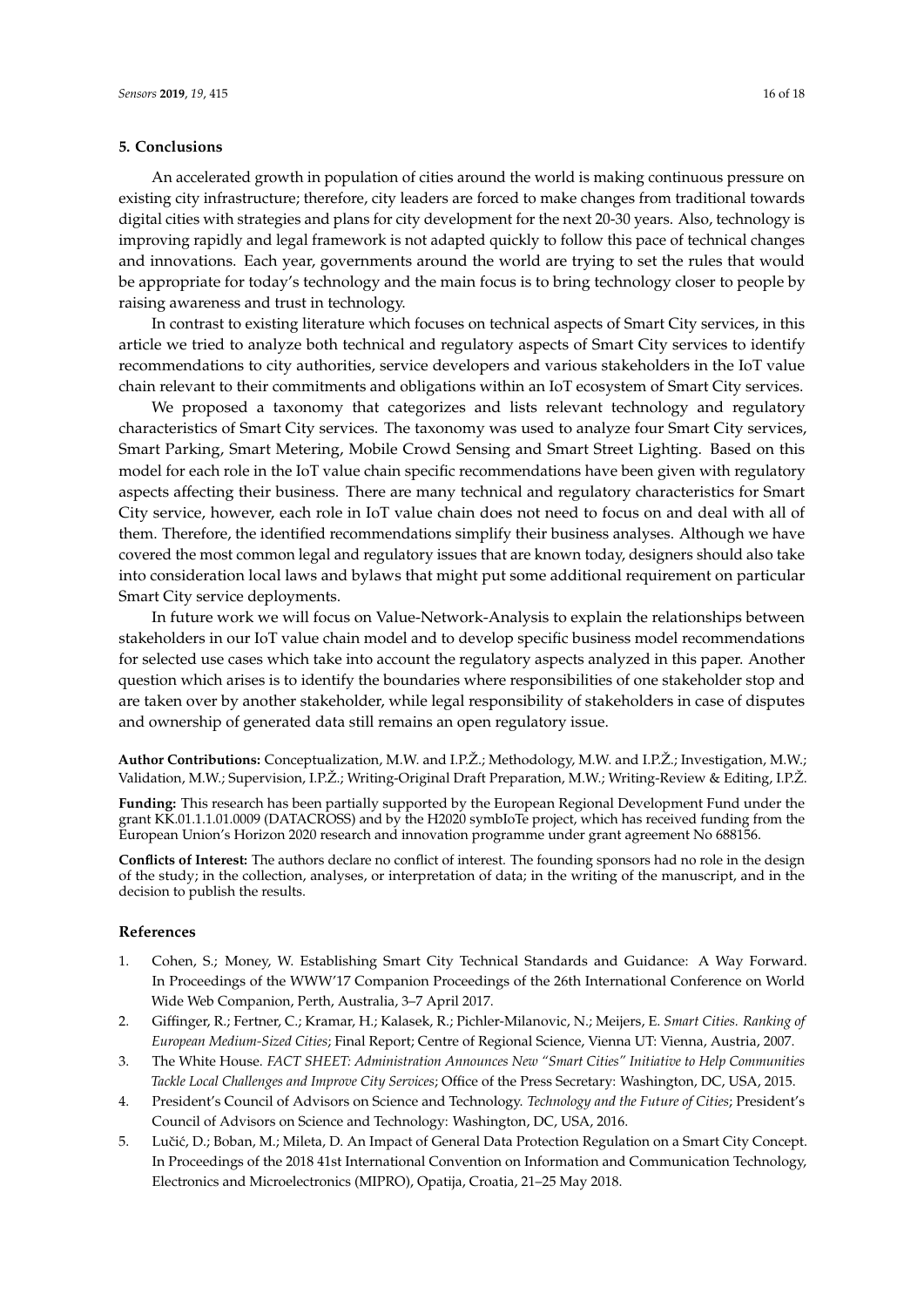- <span id="page-16-0"></span>6. Eckhoff, D.; Wagner, I. Privacy in the Smart City—Applications, Technologies, Challenges, and Solutions. *IEEE Commun. Surv. Tutor.* **2018**, *20*, 489–516. [\[CrossRef\]](http://dx.doi.org/10.1109/COMST.2017.2748998)
- <span id="page-16-1"></span>7. Anthopoulos, L.; Giannakidis, G. Task-Based Process Modeling for Policy Making in Smart Cities. In Proceedings of the ITU Kaleidoscope Academic Conference, Bangkok, Thailand, 14–16 November 2016.
- <span id="page-16-2"></span>8. Benjelloun, A.; Crainic, T.G.; Bigras, Y. Toward a Taxonomy of City Logistics Projects. *Procedia Soc. Behav. Sci.* **2010**, *2*, 6217–6228. [\[CrossRef\]](http://dx.doi.org/10.1016/j.sbspro.2010.04.032)
- <span id="page-16-3"></span>9. Perboli, G.; De Marco, A.; Perfetti, F.; Marone, M. A New Taxonomy of Smart City Projects. *Transp. Res. Procedia* **2014**, *3*, 470–478. [\[CrossRef\]](http://dx.doi.org/10.1016/j.trpro.2014.10.028)
- <span id="page-16-4"></span>10. European Commission, EU Smart Cities Information System (SCIS). The Making of a Smart City: Policy Recommendation. Available online: <www.smartcities-infosystem.eu> (accessed on 12 December 2018).
- <span id="page-16-5"></span>11. International Telecommunications Union (ITU). *Smart Sustainable Cities: An Analysis of Definitions*; ITU: Geneva, Switzerland, 2014.
- <span id="page-16-6"></span>12. International Standards Organization (ISO). *Smart Cites Preliminary Report 2014*; ISO: Geneva, Switzerland, 2014.
- <span id="page-16-7"></span>13. Weber, M.; Lučić, D.; Lovrek, I. Internet of Things Context of the Smart City. In Proceedings of the 2017 International Conference on Smart Systems and Technologies (SST), Osijek, Croatia, 18–20 October 2017.
- <span id="page-16-8"></span>14. Vermesan, O.; Friess, P. *Internet of Things—From Research and Innovation to Market Deployment*; River Publisher: Gistrup, Denmark, 2014.
- <span id="page-16-9"></span>15. Van der Veer, H.; Wiles, A. *ETSI White paper No. 3 Achieving Technical Interoperability—The ETSI Approach*; European Telecommunications Standards Institue (ETSI): Sophia Antipolis, France, 2018.
- <span id="page-16-10"></span>16. Brutti, A.; de Sabbata, P.; Frascella, A.; Gessa, N.; Ianniello, R.; Novelli, C.; Pizzuti, S.; Ponti, G. Smart City Platform Specification: A Modular Approach to Achieve Interoperability in Smart Cities: Technology, Communications and Computing. In *The Internet of Things for Smart Urban Ecosystems*; Springer: Cham, Switzerland, 2019.
- <span id="page-16-11"></span>17. H2020 Project symbIoTe Web Site. Available online: <https://www.symbiote-h2020.eu/> (accessed on 10 December 2018).
- <span id="page-16-12"></span>18. Podnar Zarko, I.; Soursos, S.; Gojmerac, I.; Ostermann, E.G.; Insolvibile, G.; Plociennik, M.; Reichl, P.; Bianchi, G. Towards an IoT framework for semantic and organizational interoperability. In Proceedings of the 2017 Global Internet of Things Summit (GIoTS), Geneva, Switzerland, 6–9 June 2017; pp. 1–6.
- <span id="page-16-13"></span>19. Soursos, S.; Podnar Zarko, I.; Zwickl, P.; Gojmerac, I.; Bianchi, G.; Carrozzo, G. Towards the Cross-Domain Interoperability of IoT Platforms. In Proceedings of the European Conference on Networks and Communications (EUCNC) 2016, Athens, Greece, 27–30 June 2016.
- <span id="page-16-14"></span>20. Sherazi, H.H.R.; Grieco, L.A.; Boggia, G. A Comprehensive Review on Energy Harvesting MAC protocols in WSNs: Challenges and Tradeoffs. *Ad Hoc Netw.* **2018**, *71*, 117–134. [\[CrossRef\]](http://dx.doi.org/10.1016/j.adhoc.2018.01.004)
- <span id="page-16-15"></span>21. European Comission. Digital Single Market Strategy. May 2015. Available online: [https://eur-lex.europa.](https://eur-lex.europa.eu/legal-content/EN/TXT/?uri=COM%3A2015%3A192%3AFIN) [eu/legal-content/EN/TXT/?uri=COM%3A2015%3A192%3AFIN](https://eur-lex.europa.eu/legal-content/EN/TXT/?uri=COM%3A2015%3A192%3AFIN) (accessed on 10 December 2018).
- <span id="page-16-16"></span>22. European Commission. *REGULATION (EU) No 531/2012 on Roaming on Public Mobile Communications Networks within the Union*; European Commission: Brussels, Belgium, 2015.
- <span id="page-16-17"></span>23. European Commission. *REGULATION (EU) 2016/2286 Laying Down Detailed Rules on the Application of Fair Use Policy and on the Methodology for Assessing the Sustainability of the Abolition of Retail Roaming Surcharges and on the Application to be Submitted by a Roaming Provider for the Purposes of that Assessment*; European Commission: Brussels, Belgium, 2016.
- <span id="page-16-18"></span>24. Official Journal of the European Communities. *Directive 2006/32/EC of the European Parliament and of the Council of 5 April 2006 on Energy End-Use Efficiency and Energy Services and Repealing Council Directive 93/76/EEC*; L 114/64; Official Journal of the European Communities: Brussels, Belgium, 2006.
- <span id="page-16-19"></span>25. *Protection of Natural Persons with Regard to the Processing of Personal Data and on the Free Movement of Such Data, and Repealing Directive 95/46/EC (General Data Protection Regulation)*. REGULATION (EU) 2016/679; Official Journal of the European. 2016. Available online: [https://eur-lex.europa.eu/legal-content/EN/TXT/?uri=](https://eur-lex.europa.eu/legal-content/EN/TXT/?uri=uriserv:OJ.L_.2016.119.01.0001.01.ENG&toc=OJ:L:2016:119:TOC) [uriserv:OJ.L\\_.2016.119.01.0001.01.ENG&toc=OJ:L:2016:119:TOC](https://eur-lex.europa.eu/legal-content/EN/TXT/?uri=uriserv:OJ.L_.2016.119.01.0001.01.ENG&toc=OJ:L:2016:119:TOC) (accessed on 12 December 2018).